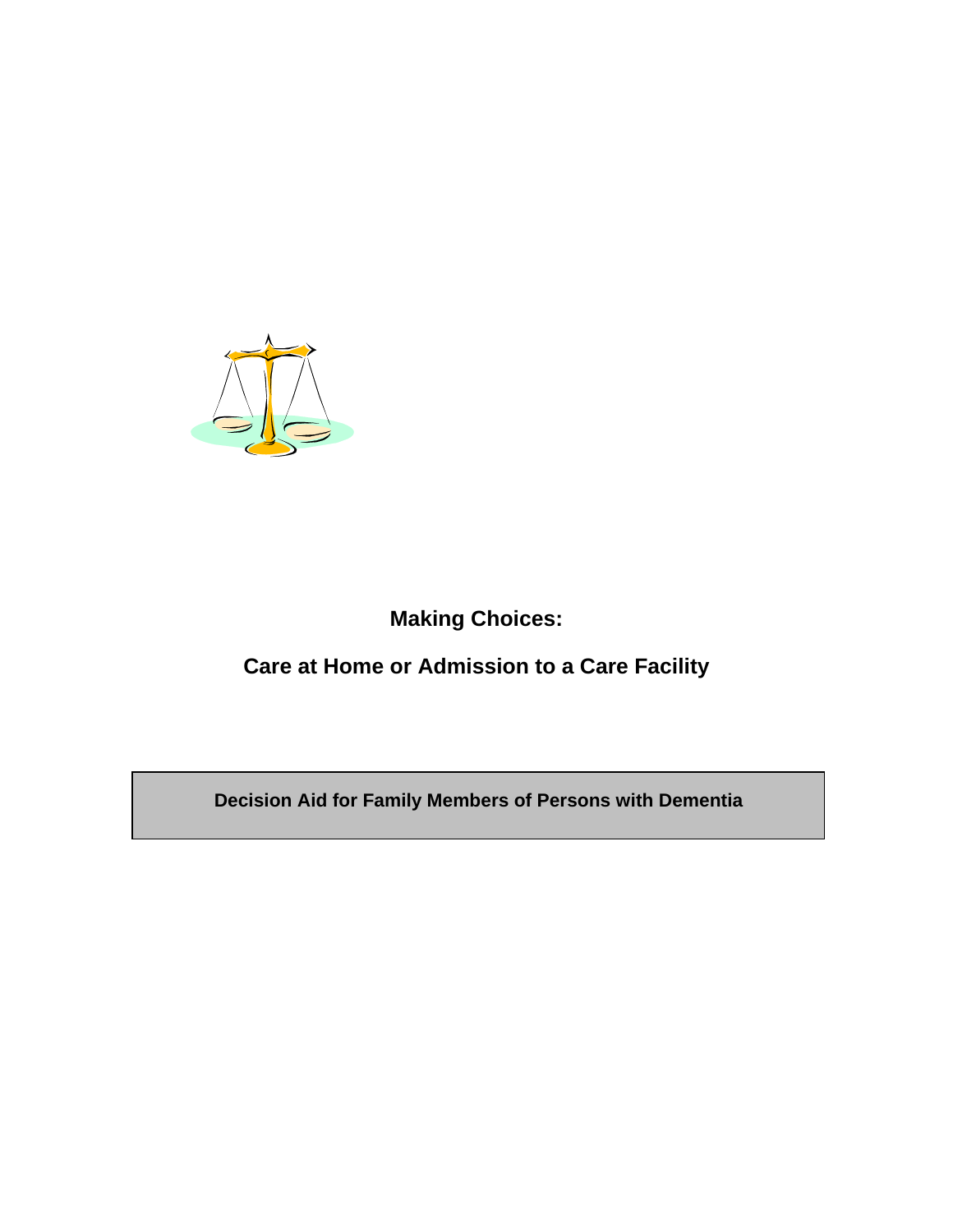### **University of Ottawa**

Decision Aid Development Team

**Janet Allan RN MScN** 

**Carole Comeau RN MScN** 

**Malcolm Hing MD MSc FRCP(C)** 

**Susan Mitchell MD MPH FRCP(C)** 

**Annette O'Connor RN PhD** 

**Acknowledgments** 

**Christine Bradley MSW Christine Bradley MSW** 

Lynne Delorme RN BScN **Hilary Kemsley MSW** 

**Nancy Edwards RN PhD 30 Jo Logan RN PhD** 

Laurie Ann Glenn RN MHA **Margaret Ross RN PhD** 

Valerie Fiset RN MScN **Pierrette Papai RN PhD** 

Ottawa Health Decision Centre Clinical Epidemiology Program Ottawa Health Research Institute The Ottawa Hospital, Civic Campus 1053 Carling Ave., Ottawa, ON K1Y 4E9 Phone: 613 761-5499 Fax: 613 761-5492 E-mail: ldrake@ohri.ca

©Allan, Comeau, Hing, Mitchell, O'Connor (February 2000, updated September 2005)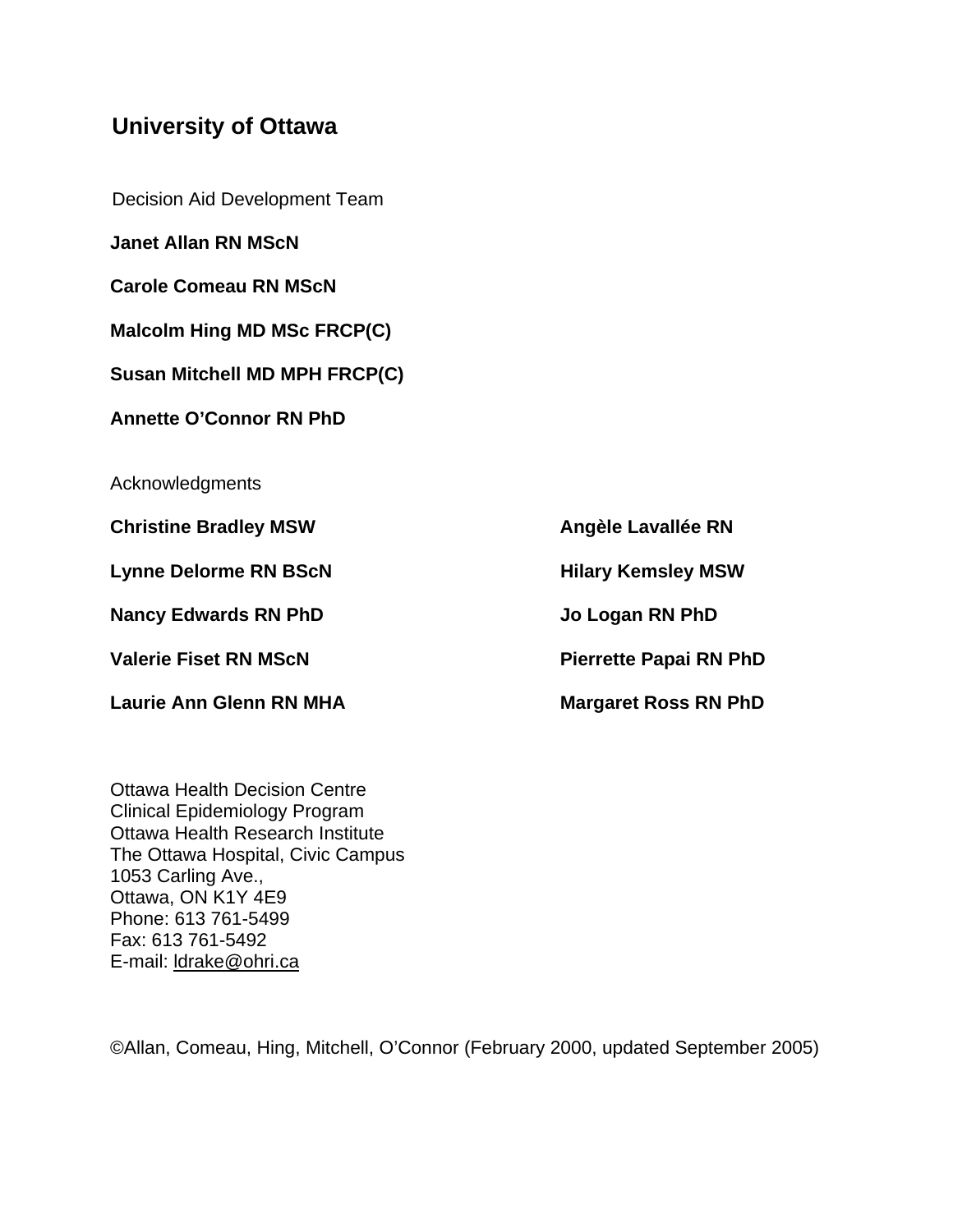## **Welcome!**

This workbook will lead you through the steps needed to make an informed choice between two care options. It is specifically designed to help you decide whether your relative with dementia should receive care at home or be admitted to a long-term care facility.

## **Instructions**

- 1. Set aside 30-45 minutes.
- 2. Have a pencil ready.
- 3. Work through each section of the workbook. Follow the instructions as you go. Check or write your comments in the spaces provided.
- 4. Upon completion, discuss your reactions to the workbook with a health care professional such as a physician, nurse or social worker involved in your relative's care. Staff from your local Community Care Access Centre (CCAC) can also provide you with the assistance needed to further explore the options presented.

#### **Please Note:**

Research studies that support some of the information presented are referenced by number at the back of the workbook.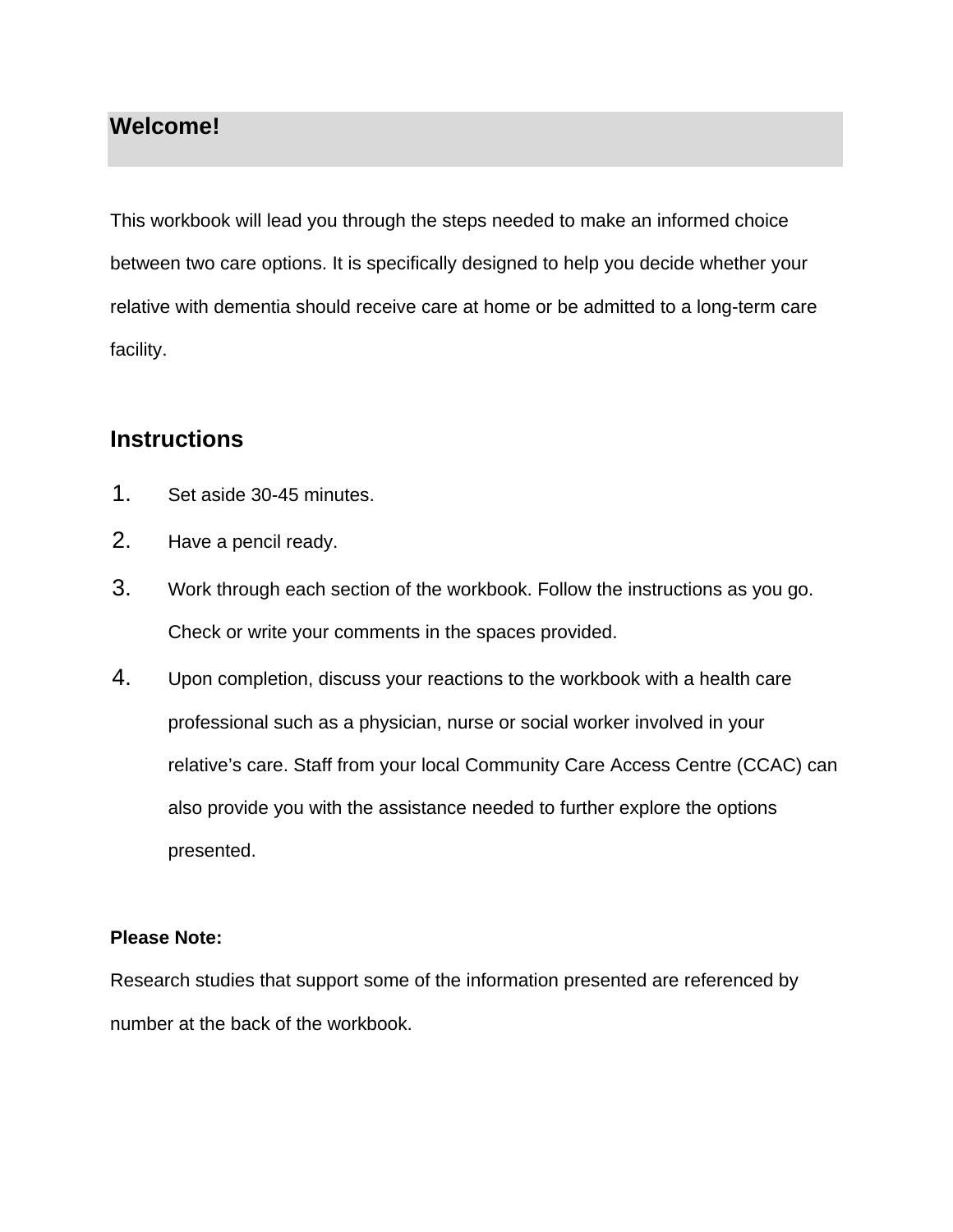# **Table of Contents**

- This Workbook is for You if...
- What is Dementia?
- How Does Dementia Affect Your Relative?
- How Does Dementia Affect You?
- How Do You Cope with the Effects of Dementia?
- Options for Persons with Dementia
- Option 1: Care at Home
- Option 2: Admission to a Long-term Care Facility
- 13 Steps to Decision Making
- What Have Other People Like You Decided?
- Your Decision
- 23 Suggested Readings and Other Resources
- References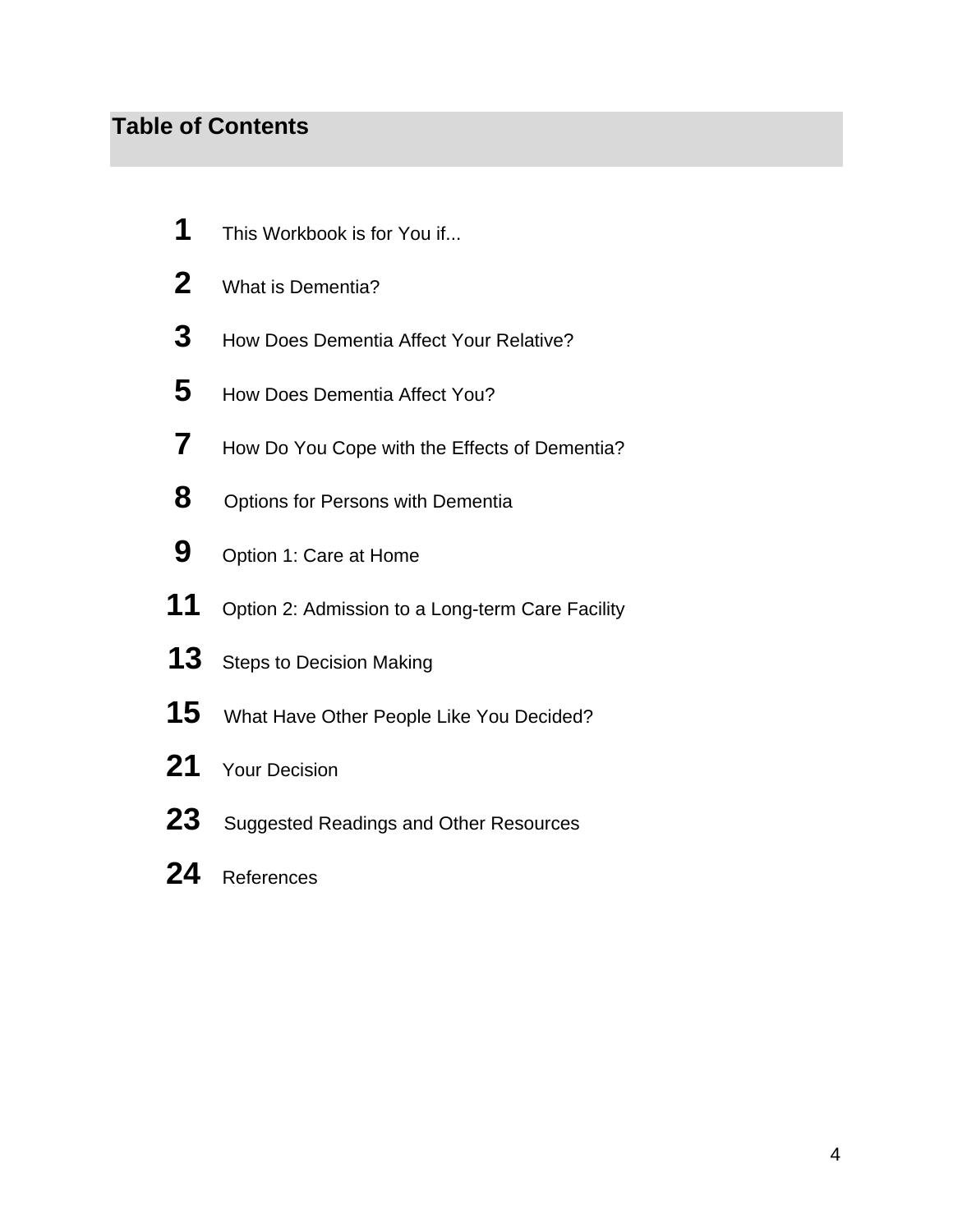# **This Workbook is for You If...**

- you are responsible for a relative with dementia who is unable to make decisions about their own personal care
- you are considering whether your relative should remain at home or be admitted to a long-term care facility
- **The View areas incontration** about which option to choose

You Will Learn About...

- dementia and how it affects you and your relative
- ways to cope with the effects of dementia
- the advantages and disadvantages of receiving care at home or in a long-term care facility
- **the steps to decision making**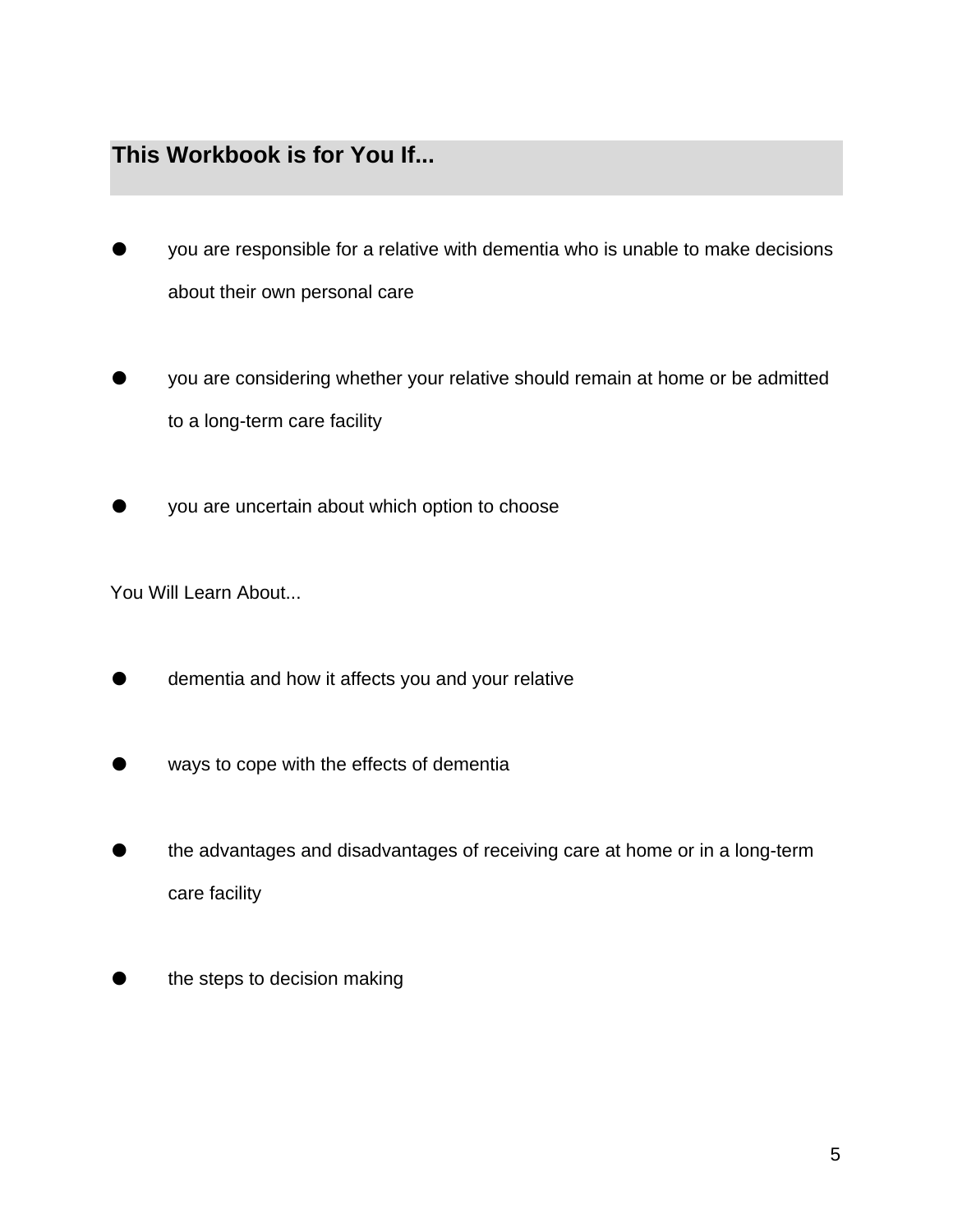## **What is Dementia?** (1,2,3)

Dementia is a term used to describe a group of symptoms. Symptoms commonly included in that group are:

- loss in memory, judgement and reasoning, and;
- changes in mood or behaviour

### The Most Common Causes of Dementia are:

Alzheimer Disease

This disease is characterized by the slow destruction of cells in the brain. Persons with Alzheimer Disease show a steady decline in mental ability over a number of years.

#### Vascular Dementia

This condition occurs when multiple pinpoint size strokes take place deep in the brain. Persons with vascular dementia may show a sudden decline in mental ability followed by a period of stability.

#### **The vast majority of persons with dementia cannot be cured**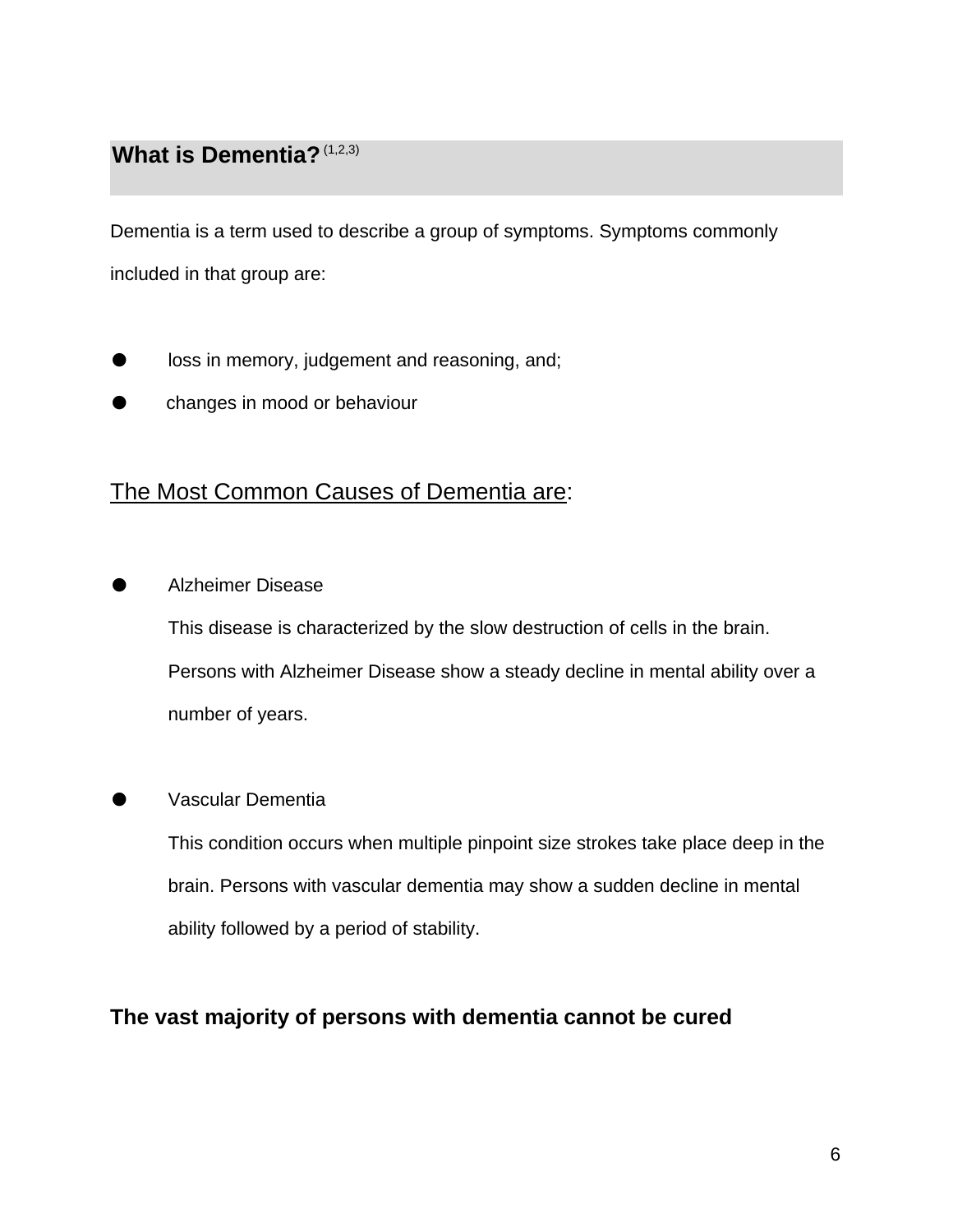# **How Does Dementia Affect your Relative?**

Persons with dementia experience problems which interfere with their ability to perform routine activities(<sup>4, 5, 6</sup>). Please check  $\boxtimes$  the problems that have affected your relative in the last six months.

#### **Thinking**

- □ Forgetful
- $\square$  Unable to organize themselves
- $\square$  Unable to recognize familiar people
- $\square$  Unable to name familiar objects
- $\square$  Unable to understand consequences of actions
- $\square$  Unable to handle money or finances



#### **Emotions**

- □ Easily frightened
- Anxious
- Depressed
- $\Box$  Agitated especially in unfamiliar situations
- $\square$  Does not respond when spoken to
- $\square$  Unpredictable mood swings

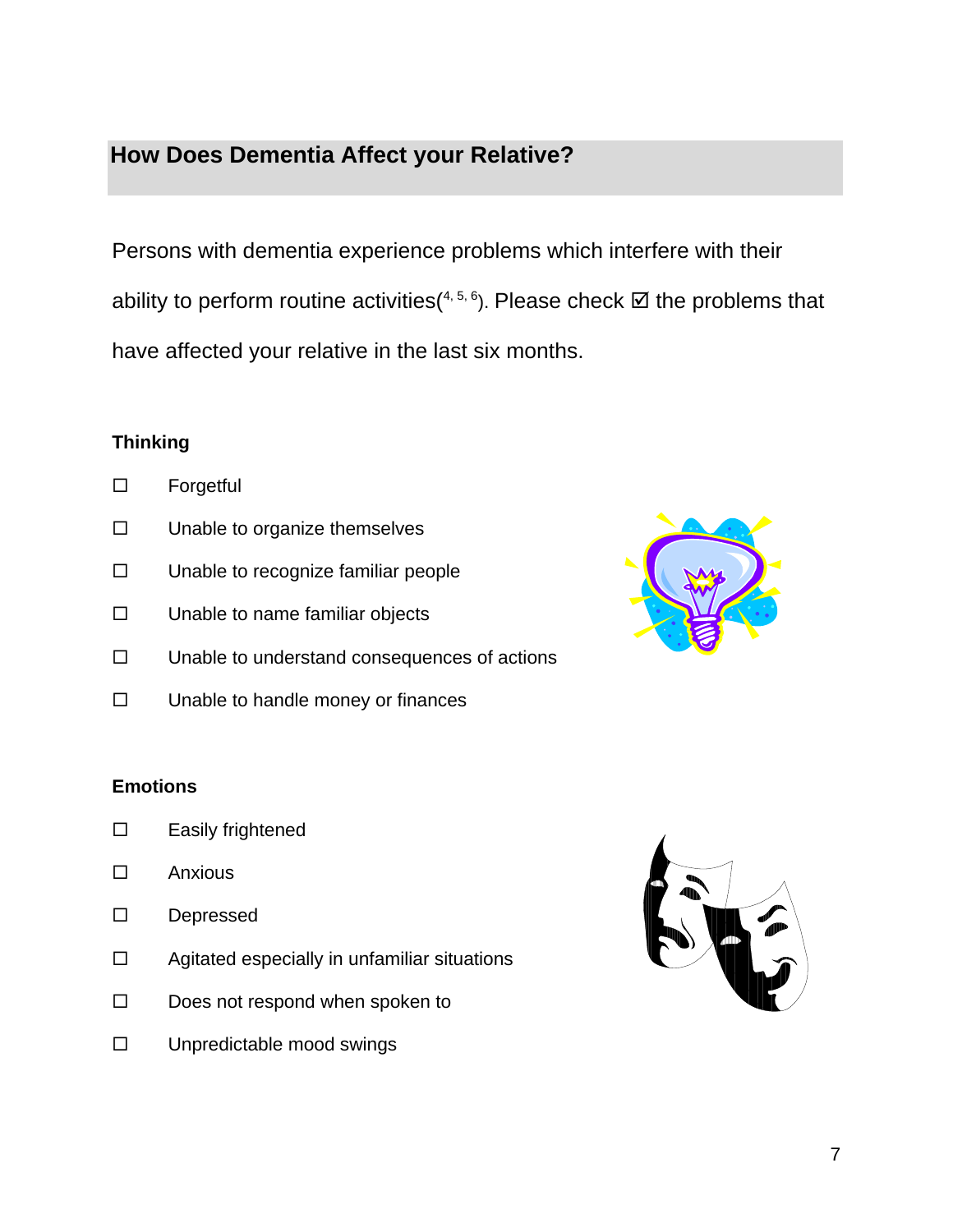#### **Daily Activities**

- $\square$  Unable to use the phone
- $\square$  Unable to prepare meals
- $\square$  Unable to do routine household chores
- □ Unable to do shopping
- $\Box$  Has problems driving a car
- $\square$  Needs assistance with personal care
- $\square$  Needs supervision at meal time or won't eat
- $\square$  Doesn't remember to use the bathroom

#### **Challenging Behaviours**

- □ Repetitive behaviour
- $\square$  Paces in the house
- $\square$  Wanders outdoor and doesn't know how to return home
- $\square$  Verbally and/or physically aggressive at times
- $\Box$  Inappropriate sexual behaviour
- Uncooperative
- $\square$  Doesn't sleep well at night

#### **Other Problems...**

Is your relative with dementia experiencing any other problems?

\_\_\_\_\_\_\_\_\_\_\_\_\_\_\_\_\_\_\_\_\_\_\_\_\_\_\_\_\_\_\_\_\_\_\_\_\_\_\_\_\_\_\_\_\_\_\_\_\_\_\_\_\_\_\_\_\_\_\_\_\_\_\_\_\_\_\_\_\_

\_\_\_\_\_\_\_\_\_\_\_\_\_\_\_\_\_\_\_\_\_\_\_\_\_\_\_\_\_\_\_\_\_\_\_\_\_\_\_\_\_\_\_\_\_\_\_\_\_\_\_\_\_\_\_\_\_\_\_\_\_\_\_\_\_\_\_\_\_



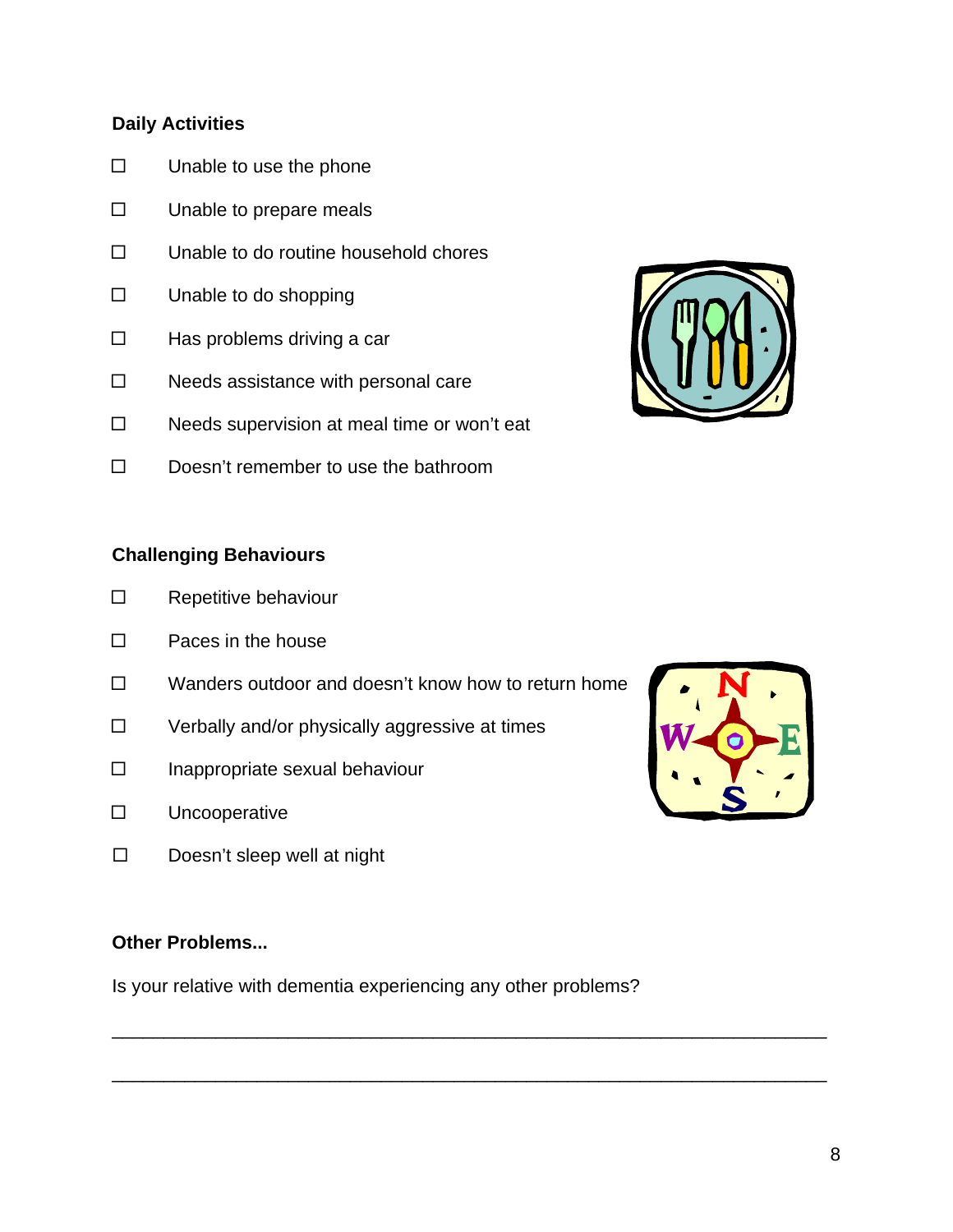# **How Does Dementia Affect You?**

Being responsible for a relative with dementia also affects your life. Here are some of the difficulties people in your situation have reported  $(7, 8, 9)$ . Please check  $\boxtimes$  the things that have affected you in the last six months.

#### **Physical**

| Lack of sleep |
|---------------|
|               |

- $\square$  Increased fatigue
- $\square$  Changes in appetite
- $\square$  Worsening of existing health problems
- □ Other

#### **Emotional**

- Worried
- Frustrated
- □ Feeling sad
- $\square$  Feeling guilty
- □ Feeling powerless
- □ Feeling resentful
- □ Feeling overwhelmed
- □ Other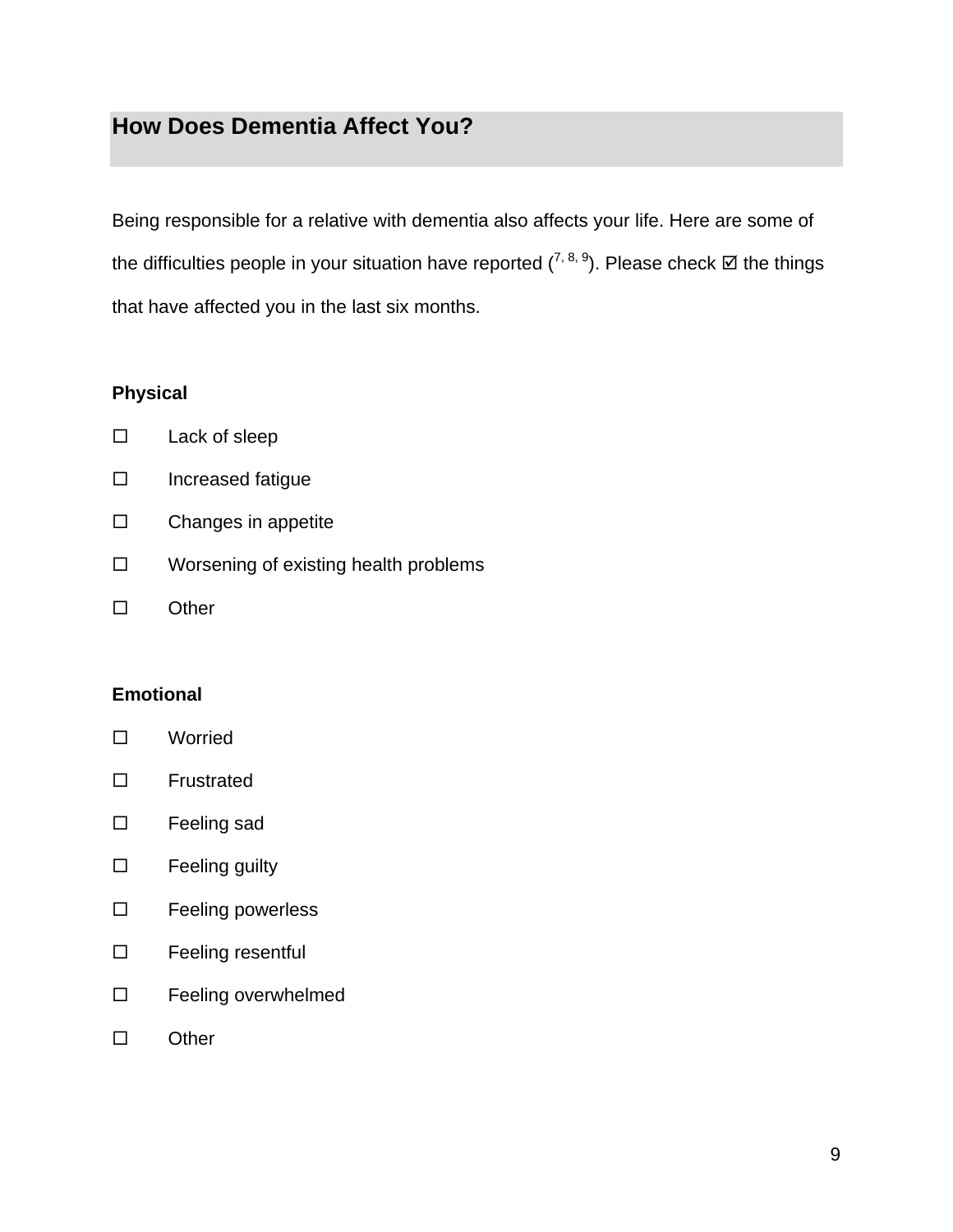#### **Social**

- $\square$  Less contact with friends
- $\Box$  Attend fewer activities outside the home
- $\square$  Problems juggling work and care responsibilities
- □ Feeling lonely
- $\Box$  Can't travel or take vacations
- □ Other

#### **Financial and Legal Responsibilities**

- $\square$  Difficulty sorting out finances
- $\Box$  Having trouble making ends meet
- □ Struggling with making decisions on behalf of your relative
- $\square$  Other

 $\overline{a}$ 

#### **Other Difficulties...**

Is being responsible for a relative with dementia affecting your life in any other way?

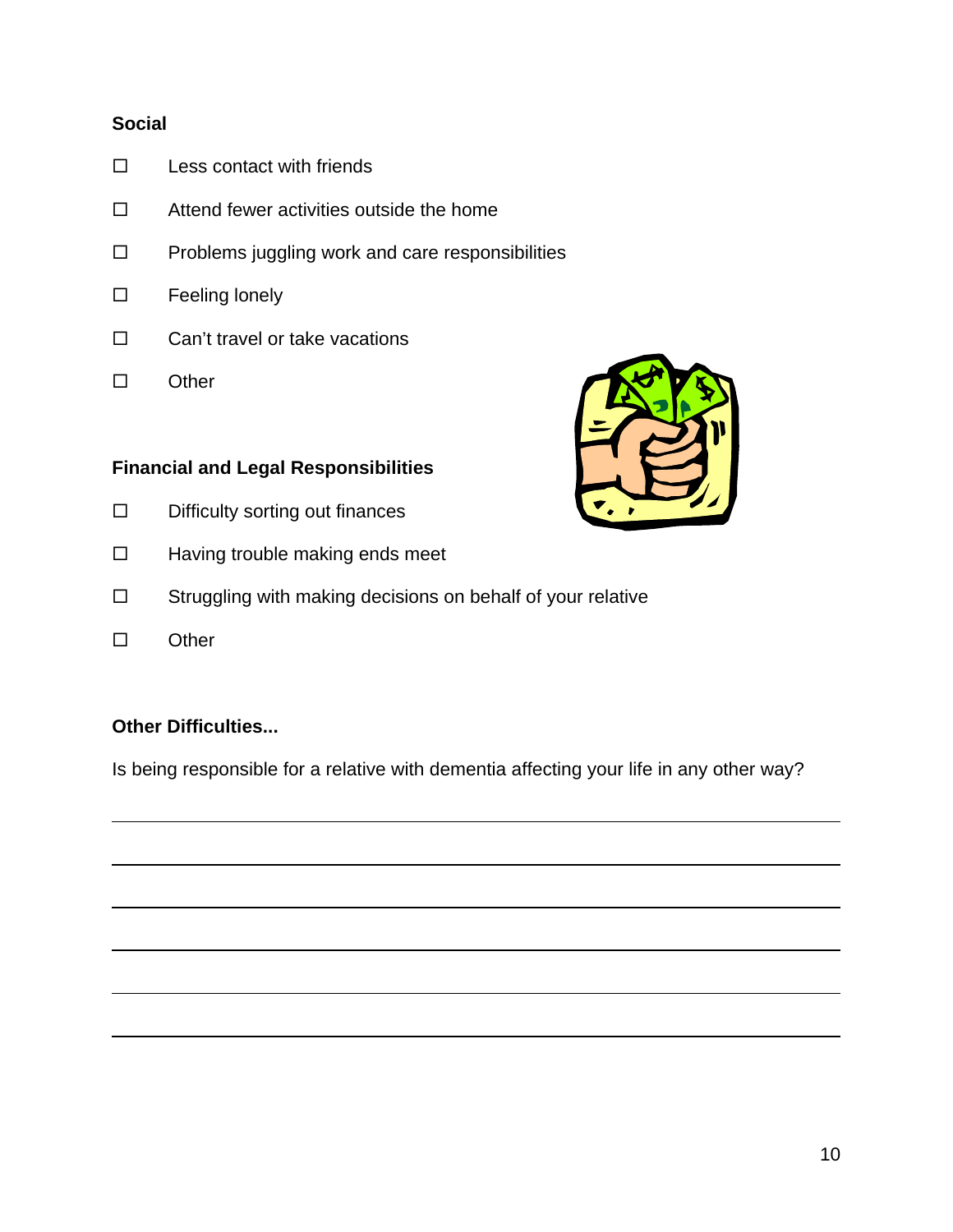# **How Do You Cope with the Effects of Dementia?**

There are a number of things people do to cope with the effects of dementia  $(^{10, 11, 12})$ . Please check  $\boxtimes$  those that apply to your situation.

#### **Ways to Maintain Your Well-Being…**

- $\Box$  I accept help when offered
- $\Box$  I seek help when needed
- $\Box$  I am a member of a support group
- $\Box$  I regularly set aside time for myself
- $\Box$  I maintain close relationships with important people in my life
- $\Box$  I socialize with my friends
- $\Box$  I remember to laugh
- $\Box$  I gain strength and security from my religious beliefs
- $\Box$  I see a health care professional when needed

#### **Ways to Maintain Your Relative's Well-Being...**

- $\Box$  I ensure that my relative's home environment is as safe as possible
- $\Box$  I make sure that my relative's daily care needs are met
- $\Box$  I ensure that leisure and recreational activities are available for my relative
- $\Box$  I involve health care professionals in the on-going care of my relative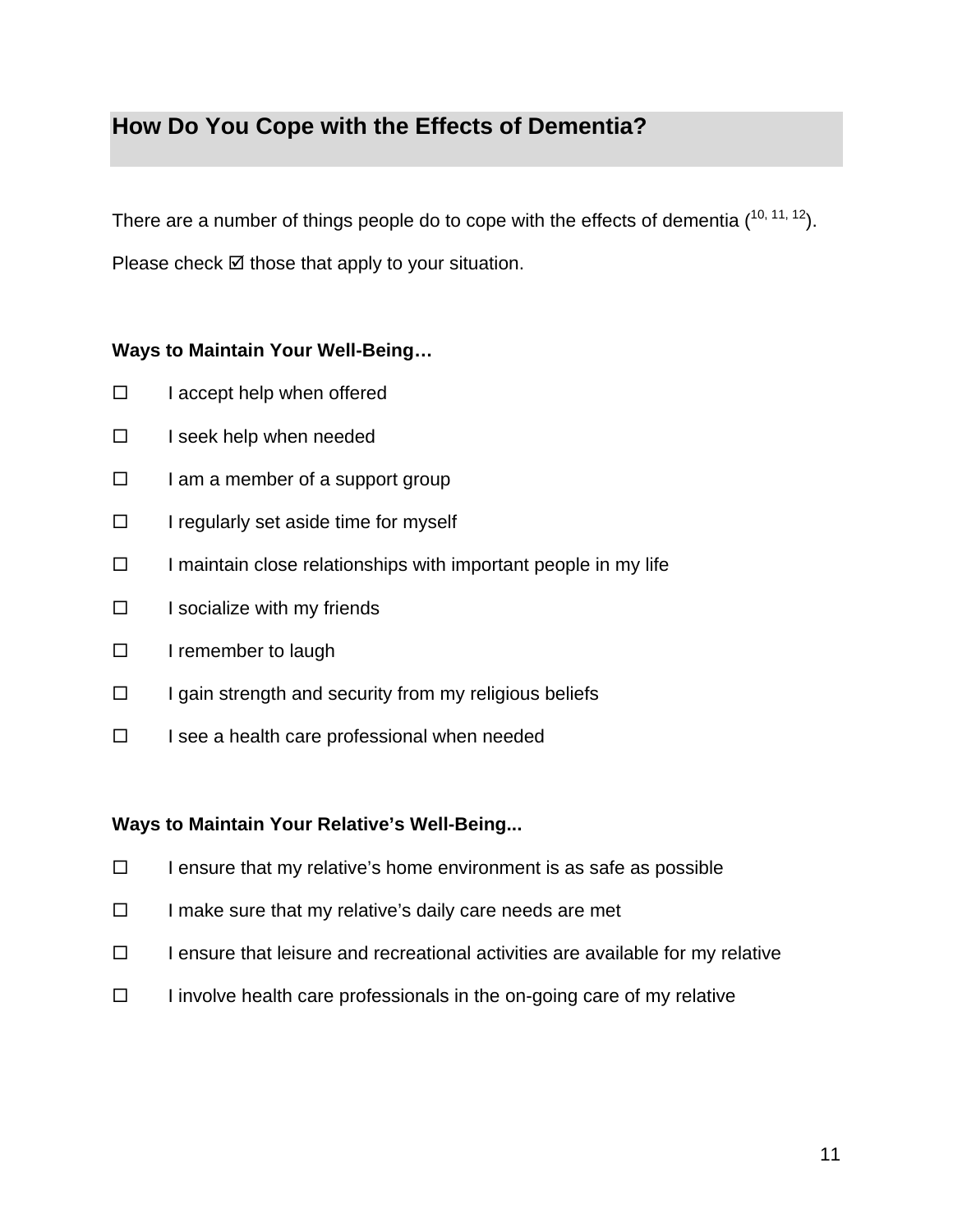# **Options for Persons with Dementia**

The care needs of your relative with dementia may increase over time. Therefore, suitable plans have to be made to respond to those needs. The following two options should be considered when making such plans:

**Option 1** 

Care at Home



**Option 2**

Admission to a Long-term Care Facility



Let's examine the advantages and disadvantages of each option....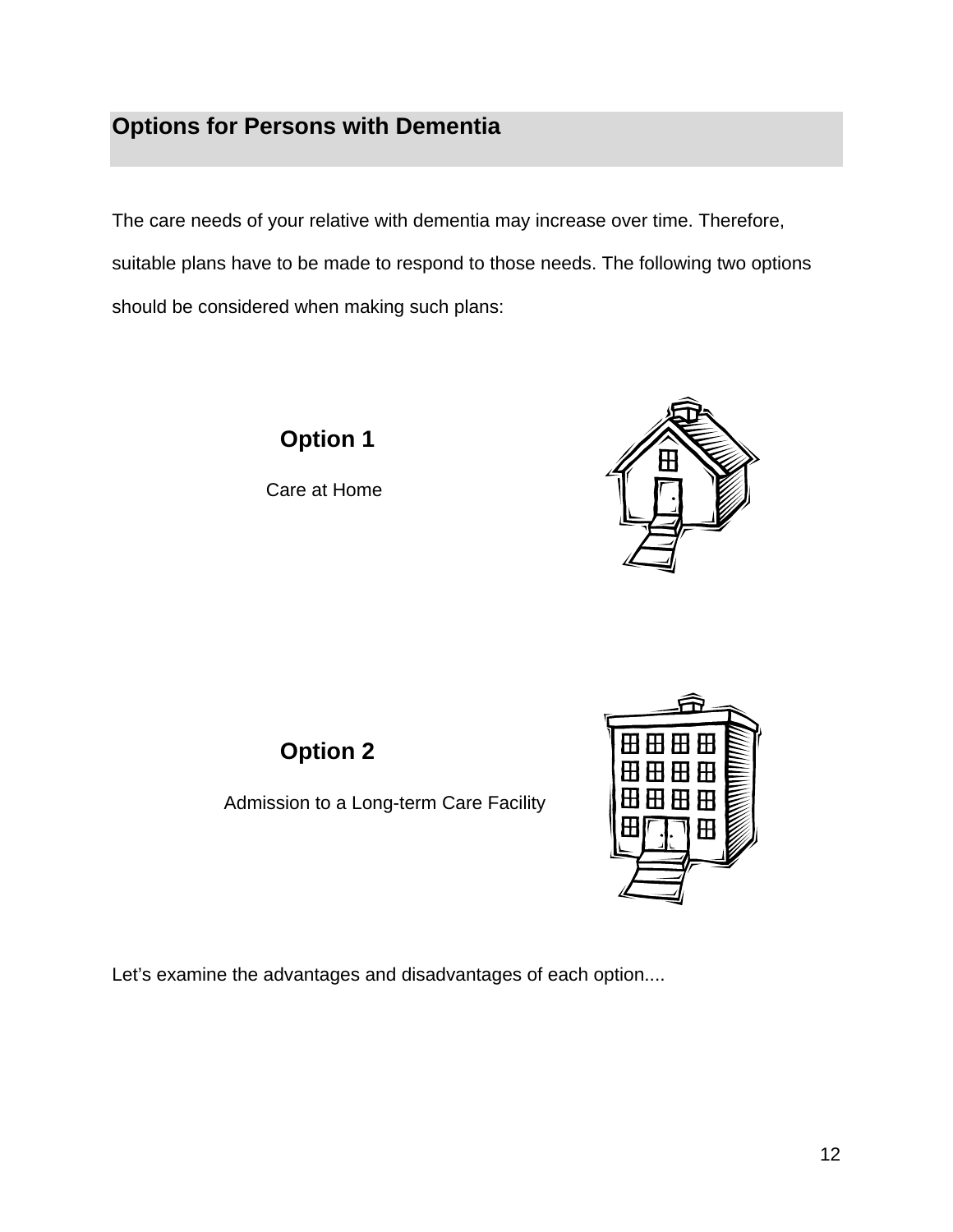# **Option 1: Care at Home**

A range of in-home and community services is available to persons with dementia who wish to remain at home. These services are primarily accessible through your local Community Care Access Centre (CCAC). Services frequently used by persons with dementia are listed below:

| <b>Type of Service</b>                         | <b>Description</b>                                                                    | <b>Service Limits</b>                                                                          |
|------------------------------------------------|---------------------------------------------------------------------------------------|------------------------------------------------------------------------------------------------|
| <b>Nursing Services</b>                        | Assistance at home with<br>health problems from<br>qualified nursing staff            | Up to 2 visits per day, based<br>on assessed needs                                             |
| <b>Personal Support</b><br>Services/Homemaking | Assistance at home with<br>personal hygiene and routine<br>activities of daily living | Up to 60 hours per month,<br>based on assessed needs                                           |
| <b>Therapy Services</b>                        | In-home physio, speech and<br>occupational therapy to<br>promote independence         | Based on assessed needs                                                                        |
| <b>Dietetic Services</b>                       | In-home nutritional<br>counselling                                                    | Based on assessed needs                                                                        |
| <b>Social Work Services</b>                    | In-home counselling and<br>support for caregivers                                     | Based on assessed needs                                                                        |
| <b>Home Delivered Meal</b><br><b>Services</b>  | Provide hot noon meal at<br>home                                                      | Delivered Monday to Friday                                                                     |
| <b>Caregiver Respite Services</b>              | Provide a few hours per<br>week of in-home relief to<br>primary caregiver             | Usually provided within the<br><b>Personal Support</b><br>Homemaking limits                    |
| <b>Adult Day Away Programs</b>                 | Provide supervised group<br>activities outside the home                               | Up to 2 days per week<br>(overnight service also<br>available)                                 |
| <b>Short-Stay Programs</b>                     | Short-term admission to a<br>nursing home or a home for<br>the aged.                  | Up to 90 days per year<br>(minimum 1 week but no<br>more than 30 consecutive<br>days per stay) |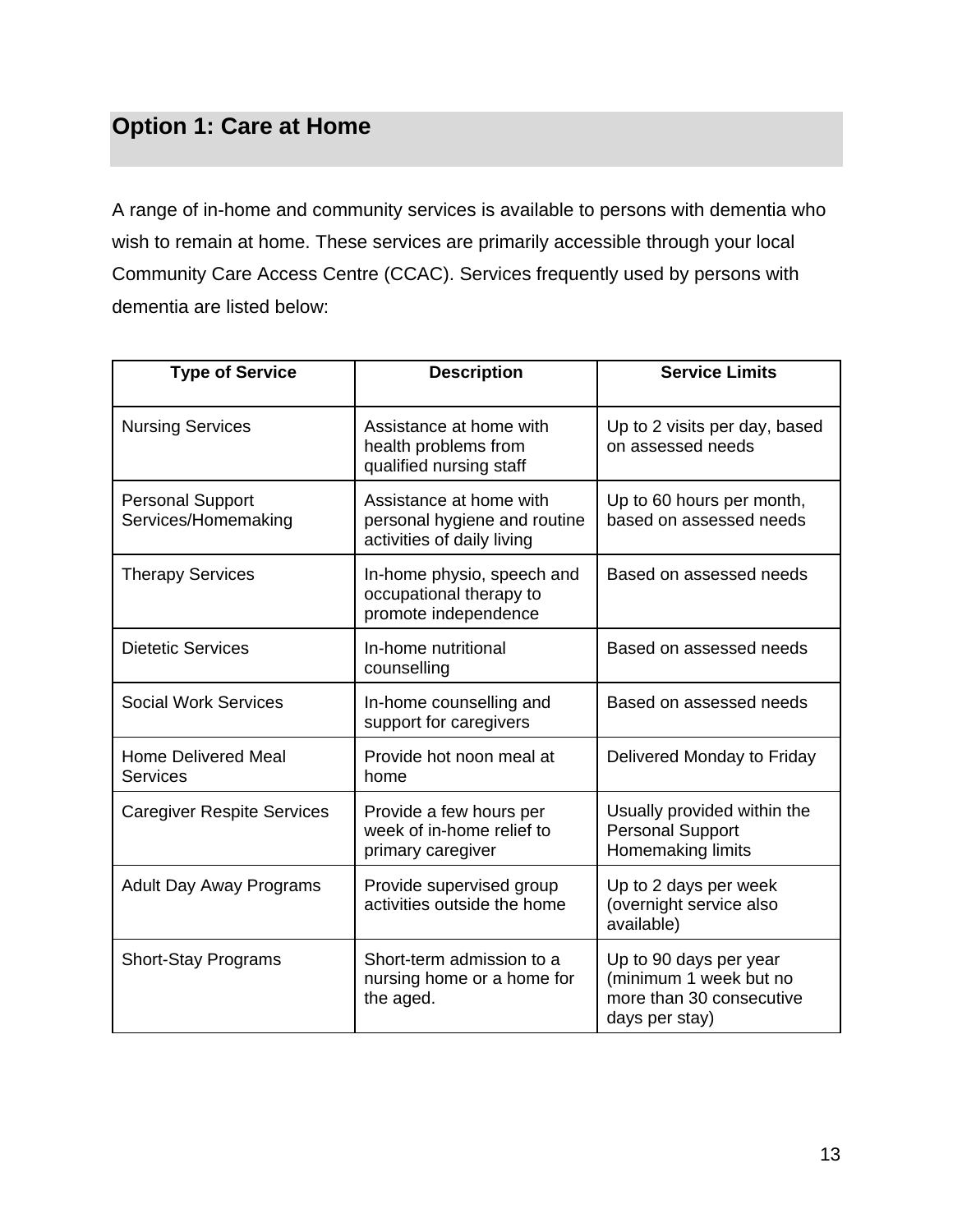#### **Determination of Eligibility**

Call your local CCAC to request an assessment. Someone will contact you and your relative to determine eligibility and assess service needs.

#### **How Much Does it Cost?**

All the services listed are covered by the Ontario Health Insurance Program and are provided at no cost except for the Home Delivered Meal Services, Adult Day Away Programs and Short-Stay Programs. Most Home Delivered Meal Services charge about \$7 per meal. Adult Day Away Programs charge between \$10 and \$30 per day, including lunch. Short-Stay Programs charge approximately \$32 per day. Note that some people choose to purchase additional services to supplement those covered by the Ontario Health Insurance Program.

#### **Possible Advantages and Disadvantages of Care at Home** ( 13, 14, 15, 16)**:**

## **Advantages**

- care and services can be delivered in the privacy of the home
- personalized care
- easier to monitor the quality of care provided
- surrounded by personal belongings and pet(s)
- family and/or friends are nearby

# **Disadvantages**

- $\bullet$  the home may not be safe and secure
- amount of services available not always sufficient to meet needs
- daily routine revolves around the schedule of service providers
- **•** many care giving tasks remain the responsibility of the family
- family and/or friends are not always available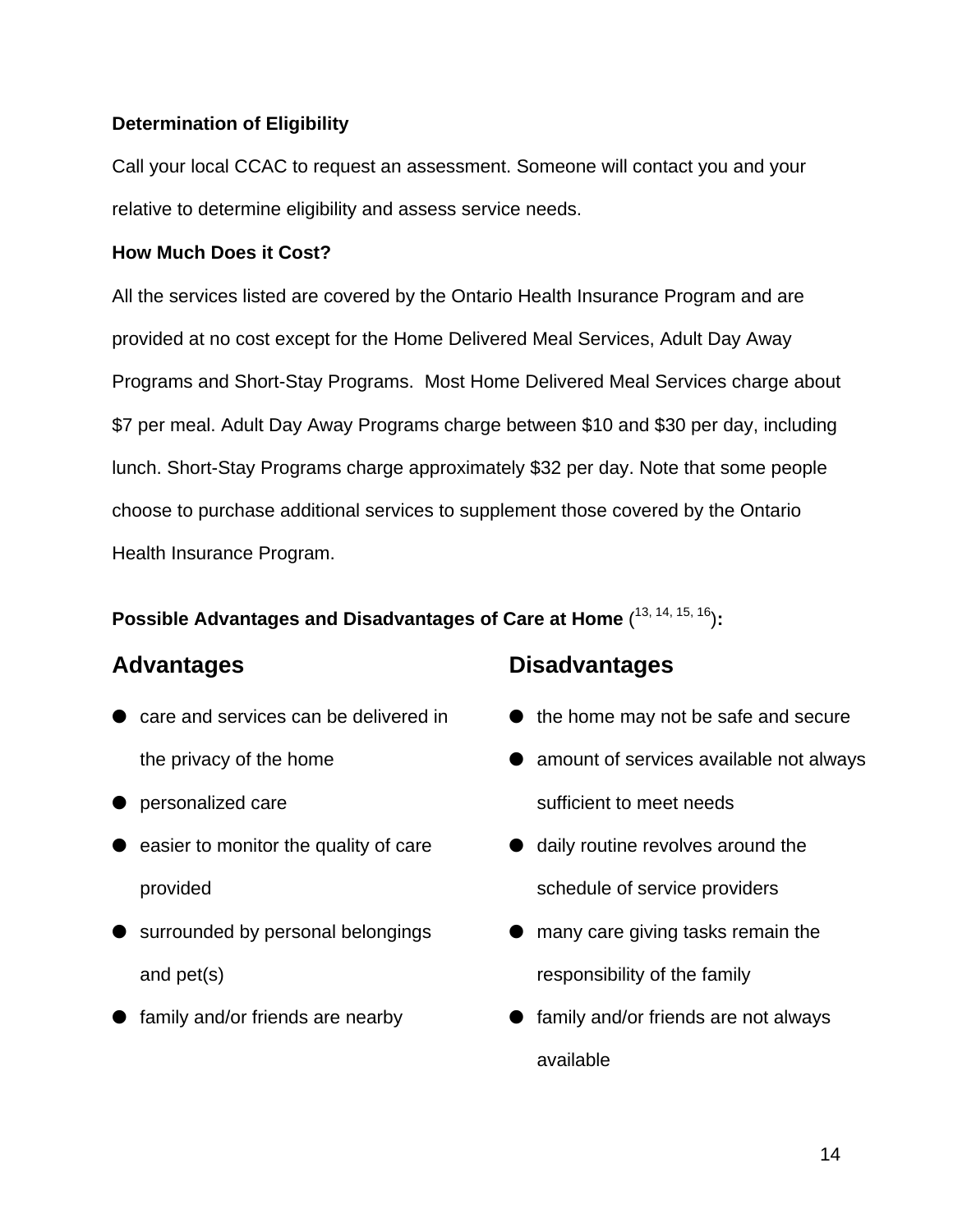# **Option 2: Admission to a Long-term Care Facility**

In this workbook, the words "long-term care facility" include settings such as retirement homes, nursing homes, and homes for the aged.

#### **Retirement Homes**

Retirement homes are not regulated by the provincial government. Although some facilities offer services similar to those found in nursing homes and homes for the aged, most retirement homes cannot admit persons who require a high level of care.

#### **Nursing Homes and Homes for the Aged**

These facilities are regulated by the provincial government and must offer:

- nursing and personal care on a 24-hour basis under the supervision of a registered nurse or a registered practical nurse.
- medical care on a visitation basis and assistance with medications
- regular meal services to accommodate a variety of diets
- therapy services such as physiotherapy and occupational therapy
- recreational, spiritual and social programs
- regular laundry and housekeeping services

#### **Request for Admission**

Admission to a retirement home is handled by the home itself and can only occur if your relative consents to it. Ability to pay and availability of the needed services also determine whether admission is possible. Admission to a nursing home or a home for the aged is coordinated by your local Community Care Access Centre (CCAC). Consent to admission can be given by you on your relative's behalf if the person is found incapable of making such a decision. Call the CCAC to begin the process of determining your relative's eligibility for admission to a long term care facility.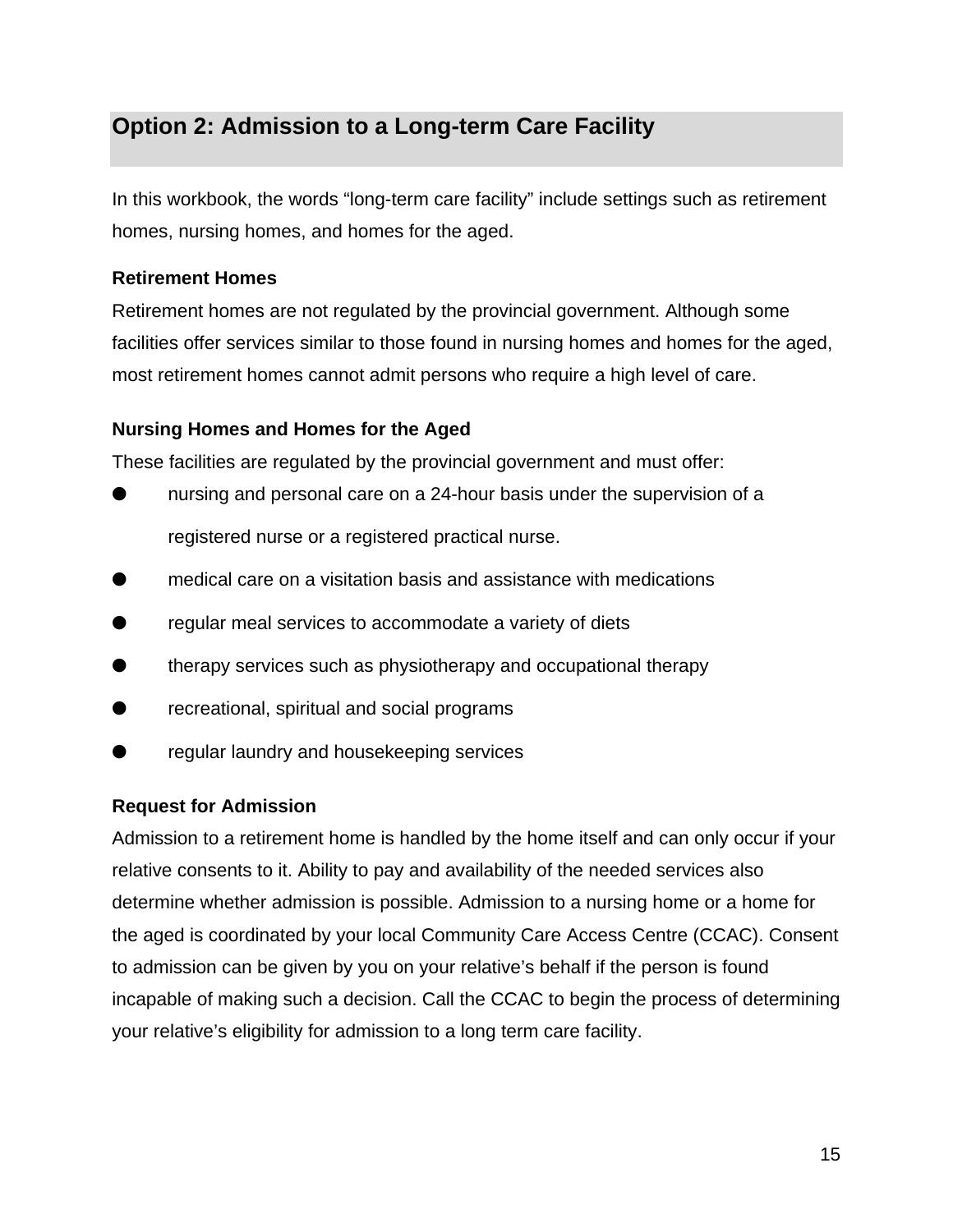#### **How Much Does it Cost?**

Retirement homes are not subsidized by the government. Therefore, the resident must pay for all the services requested as well as for the accommodation charges. These charges vary greatly from one retirement home to another and usually range between \$1500 and \$5000 per month.

Nursing homes and homes for the aged are subsidized by the Ontario Ministry of Health. That is, care and services offered in these facilities are paid by the government. The resident only pays for the accommodation charges. This "co-payment" is set by the Ministry and is the same for all nursing homes and homes for the aged. It is based on the type of accommodation requested (basic, semi-private or private) and ranges between \$1500 and \$2100 per month. A reduced rate is available for residents who cannot afford the cost of basic accommodation. In fact, depending on the resident's income, the cost of basic accommodation can be reduced by up to \$400 per month.

**Possible Advantages and Disadvantages of Admission to a Long-term Care Facility** ( 17, 18, 19)**:** 

# **Advantages**

- staff available on a 24-hour basis
- supervised environment to ensure safety and security
- services to meet physical, emotional and social needs
- physician visits regularly
- relief from most care giving responsibilities

## **Disadvantages**

- $\bullet$  getting to the facility for visits may be difficult
- $\bullet$  less control over the quality care provided
- less personalized care
- $\bullet$  lack of privacy
- $\bullet$  minimal amount of personal belongings permitted and pets are rarely allowed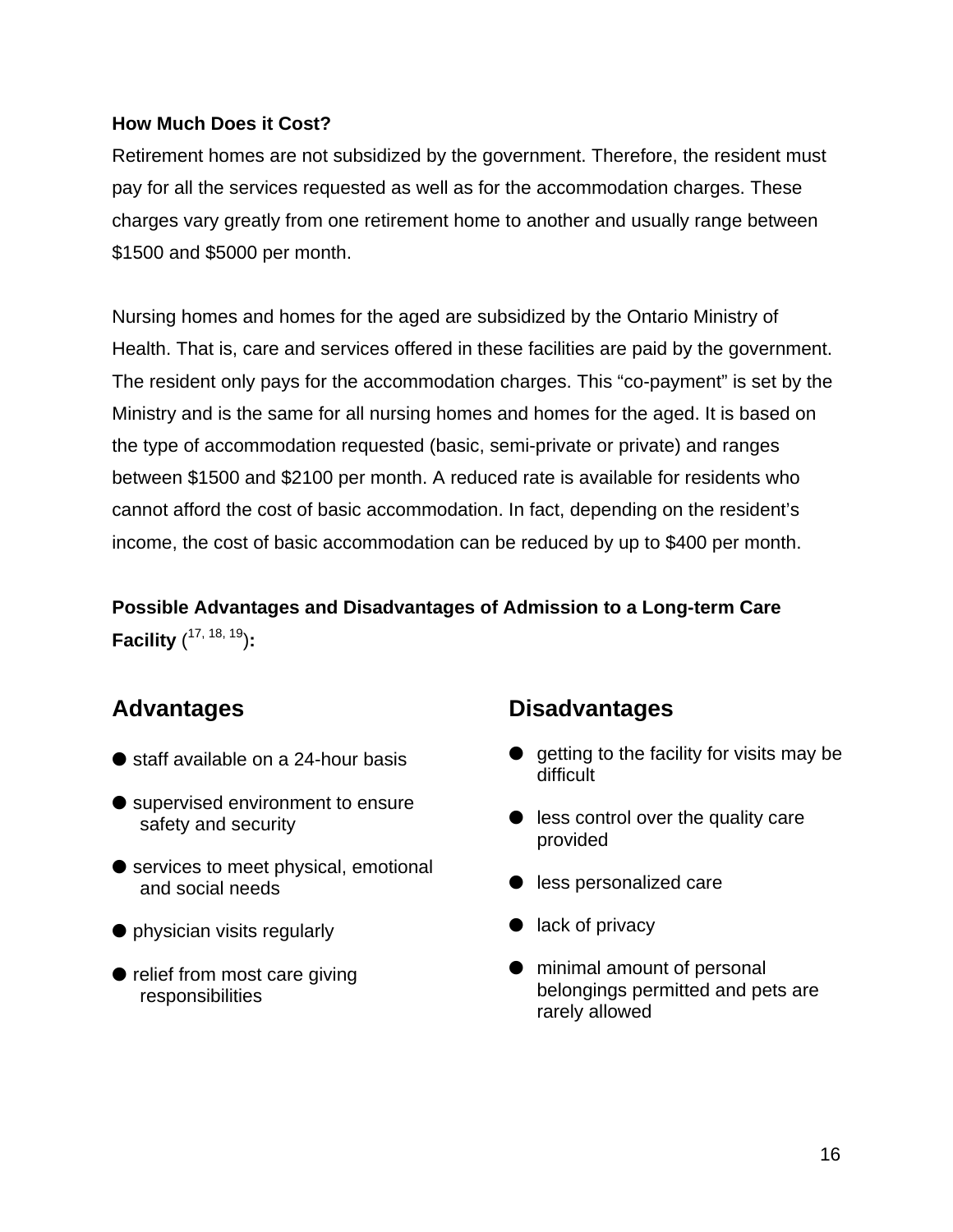When deciding for a relative with dementia who is unable to make a decision with regard to admission to a nursing home or a home for the aged  $(^{20})$ :

### **Respect the previously expressed wishes of the person**

Has your relative ever expressed verbally or in writing, when he or she was able to make such decision, where he or she wished to be cared for in these circumstances?

If his or her wish is not known or it is no longer feasible to follow the wish...

#### **Consider the values and beliefs held by the person**

Given the values and beliefs held by your relative when he or she was able to make such decision, where do you think he or she would want to be cared for under these circumstances?

And...



### **Act in the person's best interests**

Given your relative's needs and the current care giving situation, which option is likely to provide the best possible quality of life?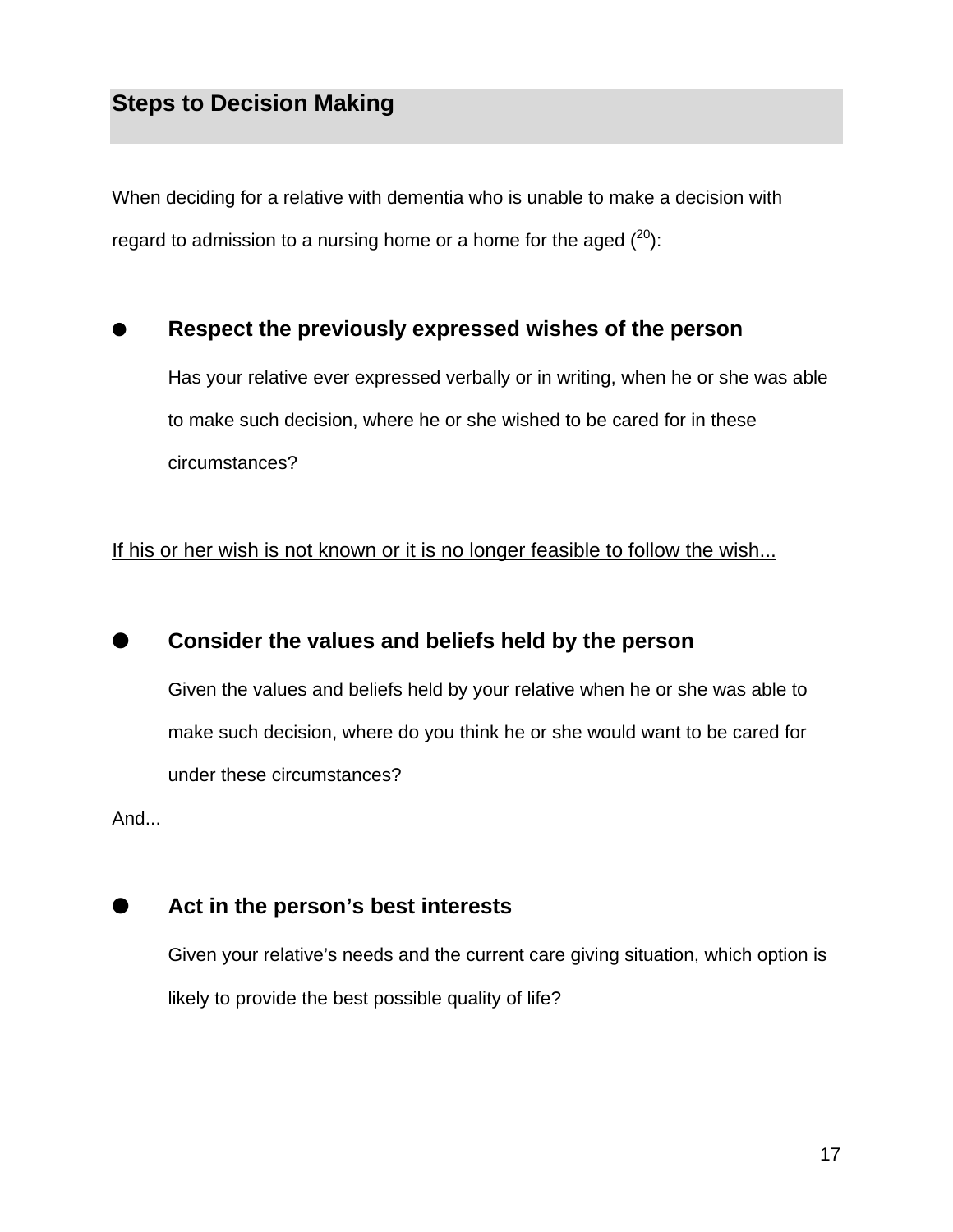Follow the steps listed below when you are ready to decide whether your relative with dementia should receive care at home or be admitted to a long-term care facility:

# **Step 1**

Given my relative's needs and the current care giving situation, what are the most important advantages and disadvantages associated with care at home and admission to a long-term care facility?

# **Step 2**

Where would my relative want to be cared for under the present circumstances? Is this wish still feasible?

# **Step 3**

How is this decision affecting me?

# **Step 4**

When does the decision have to be made?

# **Step 5**

What questions need to be answered before deciding?

# **Step 6**

What is my overall "leaning" when considering the options presented?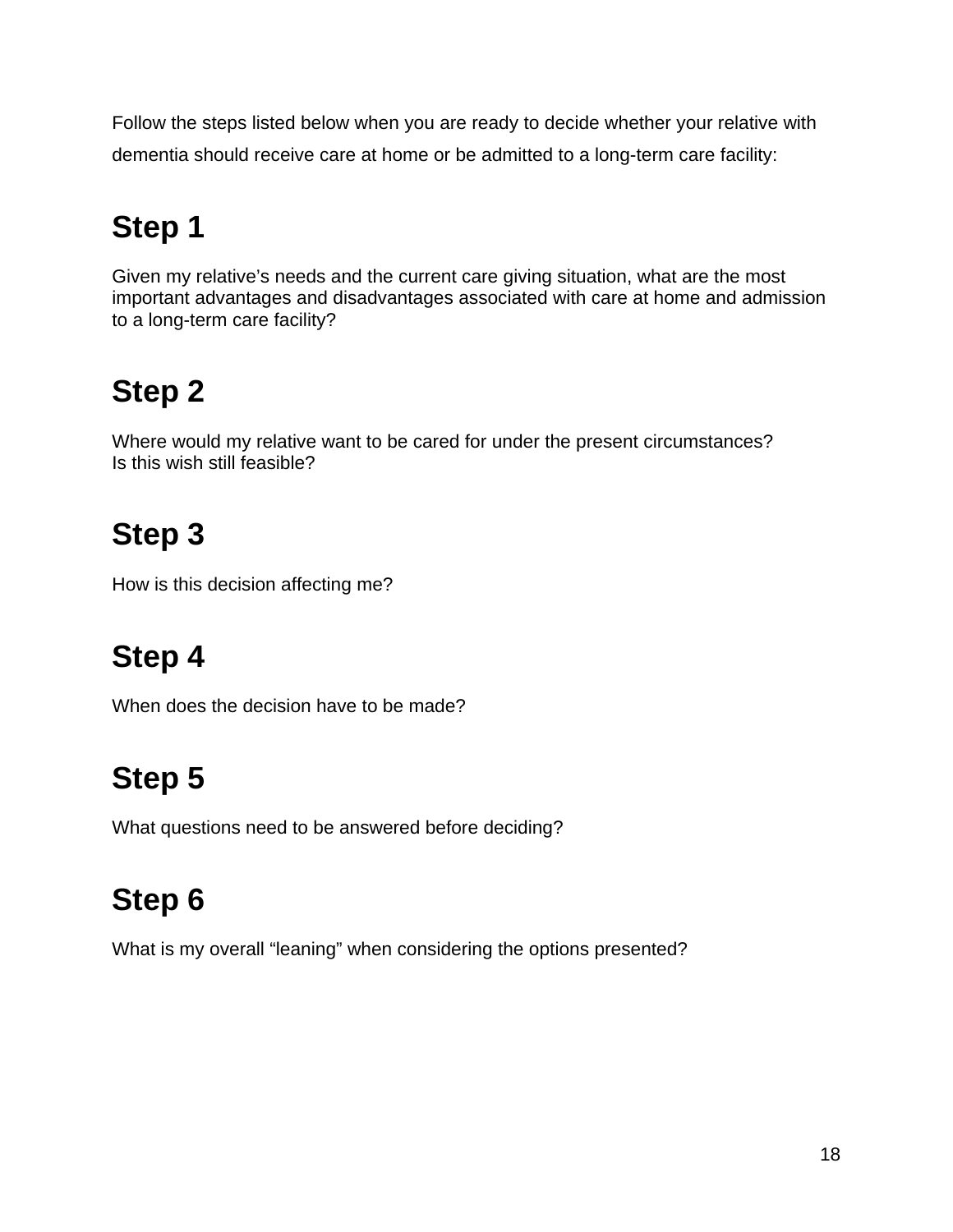# **What Have Other People Like You Decided?**

In the next pages, you will find out how people like you have used the workbook.

# **Helen and her Husband**

**Step 1 Given my husband's needs and the current care giving situation, what are the most important advantages and disadvantages associated with care at home and admission to a long-term care facility?** 

#### **Care at Home**

#### **Advantages**

- $\boxtimes$  care and services in the privacy of the home
- $\square$  personalized care
- $\Box$  easier to monitor quality of care
- $\square$  surrounded by personal belongings and pet(s)
- $\boxtimes$  family and/or friends are nearby
- ; *We can be together*

#### **Disadvantages**

- $\Box$  home may not be safe and secure
- $\Box$  amount of services available not always sufficient to meet needs
- $\Box$  daily routine revolves around the schedule of service providers
- $\boxtimes$  many care giving tasks remain the responsibility of the family
- $\Box$  family and/or friends are not always available
- ; *Different people all the time, no consistency*

#### **Admission to a Long-Term Care Facility**

#### **Advantages**

- $\Box$  staff available on a 24-hour basis
- $\Box$  supervised environment to ensure safety and security
- $\Box$  services to meet most needs
- $\Box$  physician visits regularly
- $\Box$  relief from most care giving responsibilities

#### **Disadvantages**

- $\boxtimes$  getting to the facility for visit may be difficult
- $\Box$  less control over the quality of care provided
- $\Box$  less personalized care
- $\boxtimes$  lack of privacy
- $\Box$  minimal amount of personal belongings permitted and pets are rarely allowed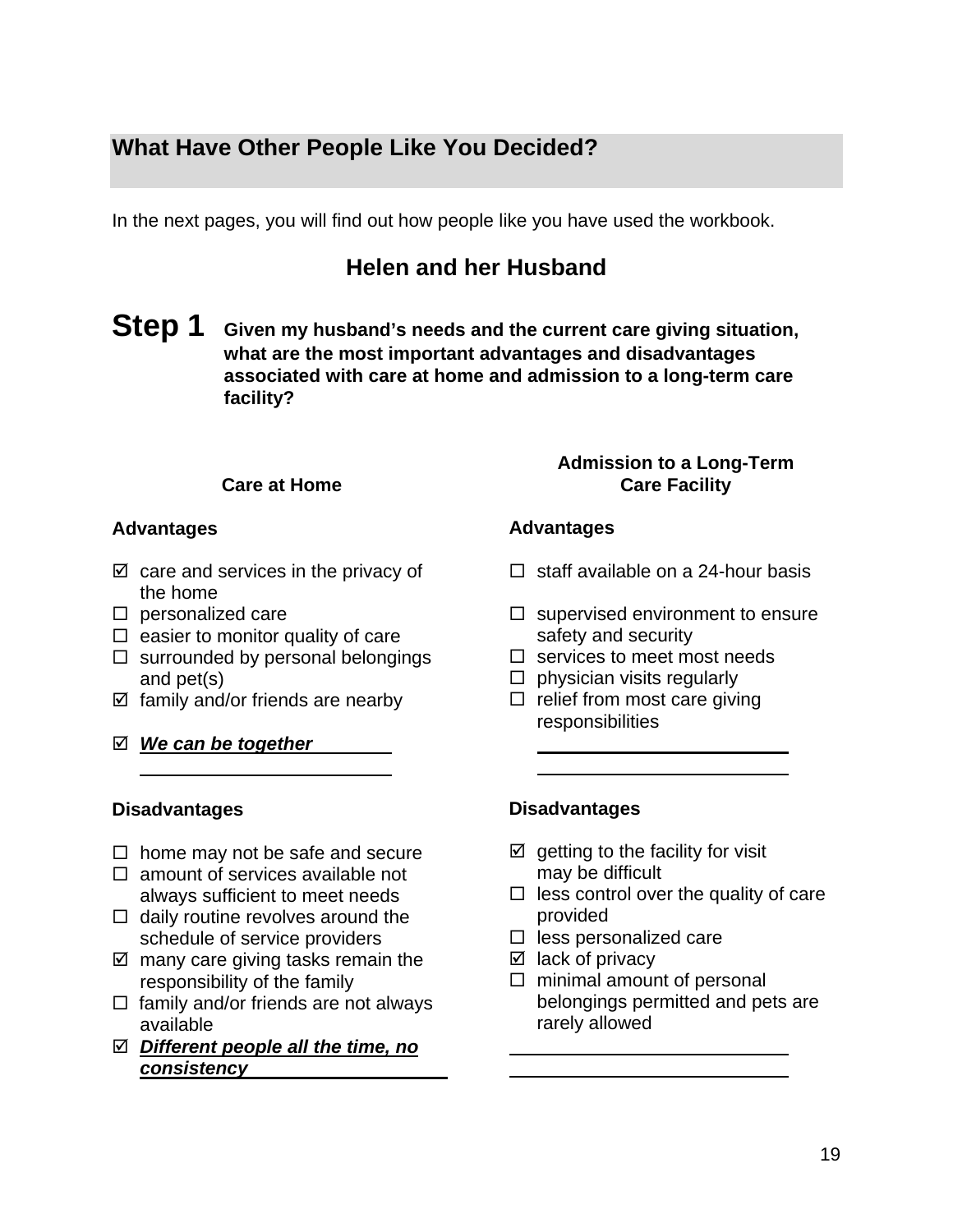### **Step 2** Where would my husband want to be cared for under the present **circumstances? Is this wish still feasible?**

*Knowing my husband, I think he would want to stay at home. I can still take care of him.* 

# **Step 3** How is this decision affecting me?

*Taking care of my husband provides me great joy. I want to do it as long as possible. Beside, I don't see how I could manage on my pension alone…* 

# **Step 4 When does the decision have to be made?**

- $\Box$  In less than one month
- $\Box$  In more than a month but in less than six months
- $\boxtimes$  More than 6 months
- $\Box$  I'm not sure

# **Step 5 My questions**

*I'm managing well now...but if someone must come to our house, could it be the\_ same person all the time?*

# **Step 6 My leaning**

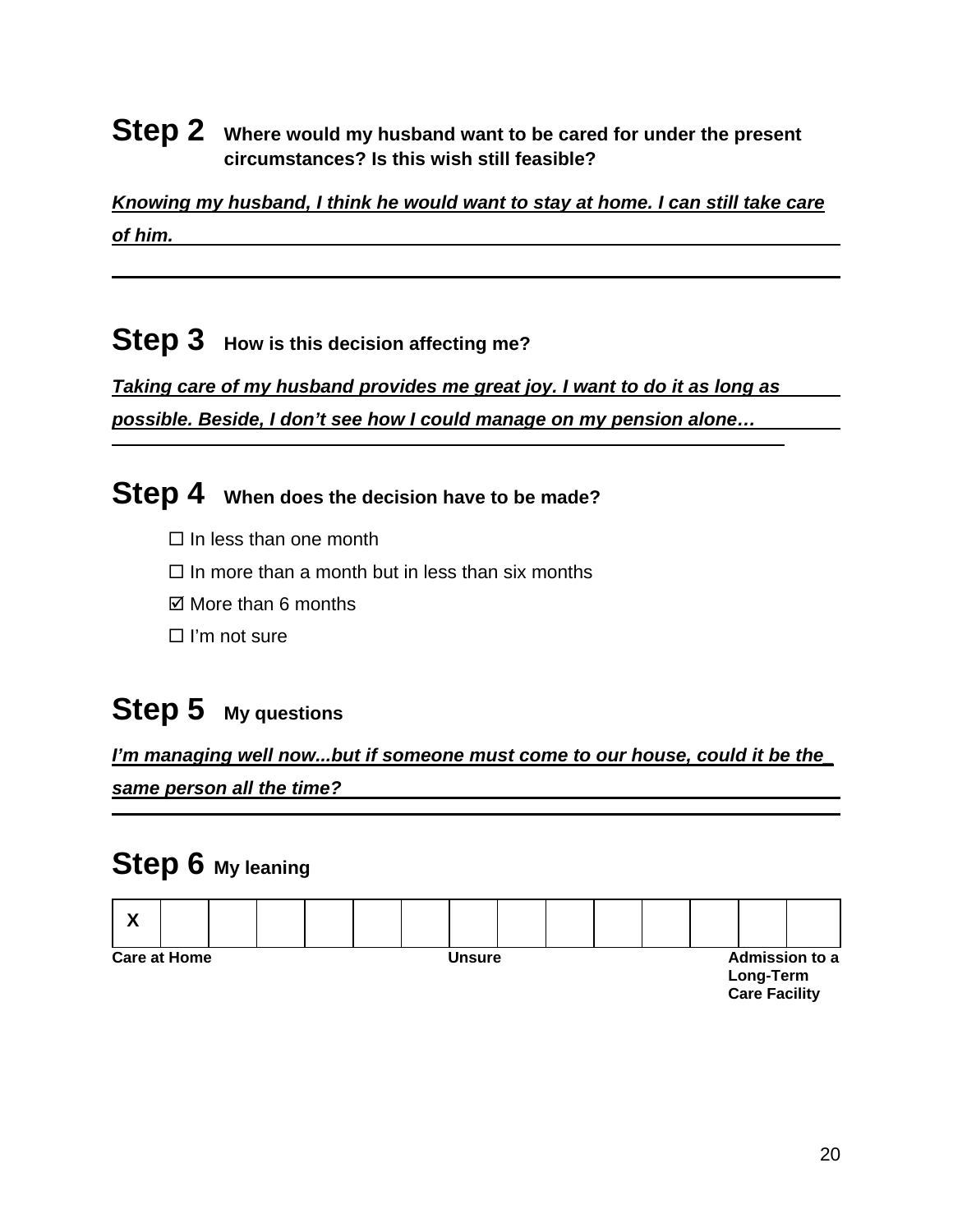# **Frank and his Aunt**

### **Step 1 Given my aunt's needs and the current care giving situation, what are the most important advantages and disadvantages associated with care at home and admission to a care facility?**

#### **Care at Home**

#### **Advantages**

- $\Box$  care and services in the privacy of the home
- $\square$  personalized care
- $\Box$  easier to monitor quality of care
- $\boxtimes$  surrounded by personal belongings and pet(s)
- $\Box$  family and/or friends are nearby

#### **Admission to a Long-term Care Facility**

#### **Advantages**

- $\boxtimes$  staff available on a 24-hour basis
- $\Box$  supervised environment to ensure safety and security
- $\square$  services to meet most needs
- $\Box$  physician visits regularly
- $\Box$  relief from most care giving responsibilities

#### **Disadvantages**

 $\overline{a}$ 

 $\overline{a}$ 

- $\Box$  home may not be safe and secure
- $\Box$  amount of services available not always sufficient to meet needs
- $\Box$  daily routine revolves around the schedule of service providers
- $\Box$  many care giving tasks remain the responsibility of the family
- $\Box$  family and/or friends are not always available

#### **Disadvantages**

 $\overline{a}$ 

 $\overline{a}$ 

- $\Box$  getting to the facility for visits may be difficult
- $\Box$  less control over the quality of care provided
- $\Box$  less personalized care
- $\Box$  lack of privacy
- $\boxtimes$  minimal amount of personal belongings permitted and pets are rarely allowed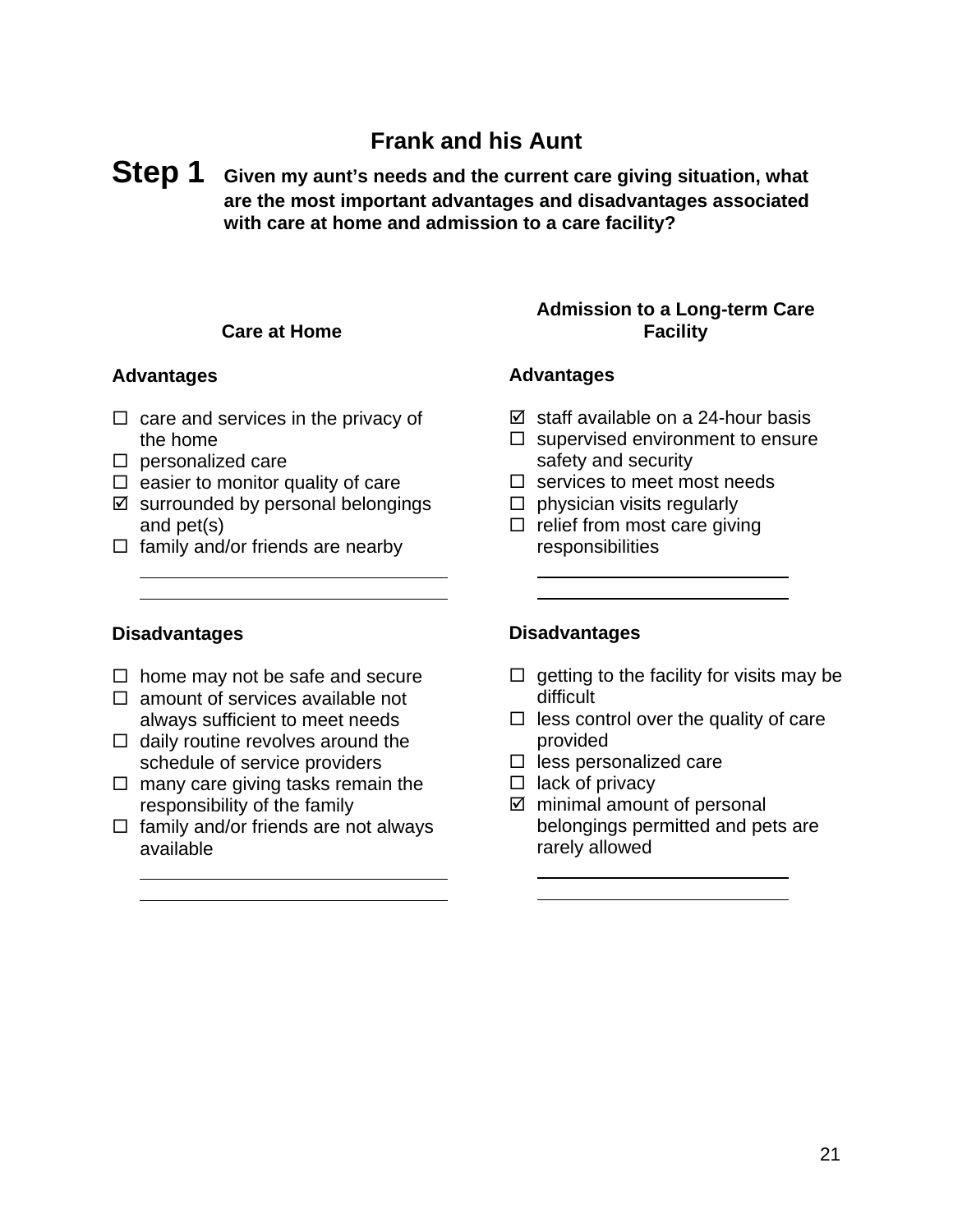## **Step 2** Where would my aunt want to be cared for under the present **circumstances? Is this wish still feasible?**

*My aunt used to say that she didn't want to go to a nursing home. I'm respecting her wishes...but as the disease progresses, her care needs increase and she can no longer cope at home on her own. She refused all the assistance offered. Her quality of life is decreasing rapidly...* 

**Step 3** How is this decision affecting me?

*I feel awful! I don't know what to do. I'm so confused!* 

# **Step 4 When does the decision have to be made?**

- $\boxtimes$  In less than one month
- $\Box$  In more than a month but in less than six months
- $\Box$  More than 6 months
- $\Box$  I'm not sure

# **Step 5 My questions**

*Can my aunt come back home if she doesn't like living in a care facility ?* 

# **Step 6 My leaning**

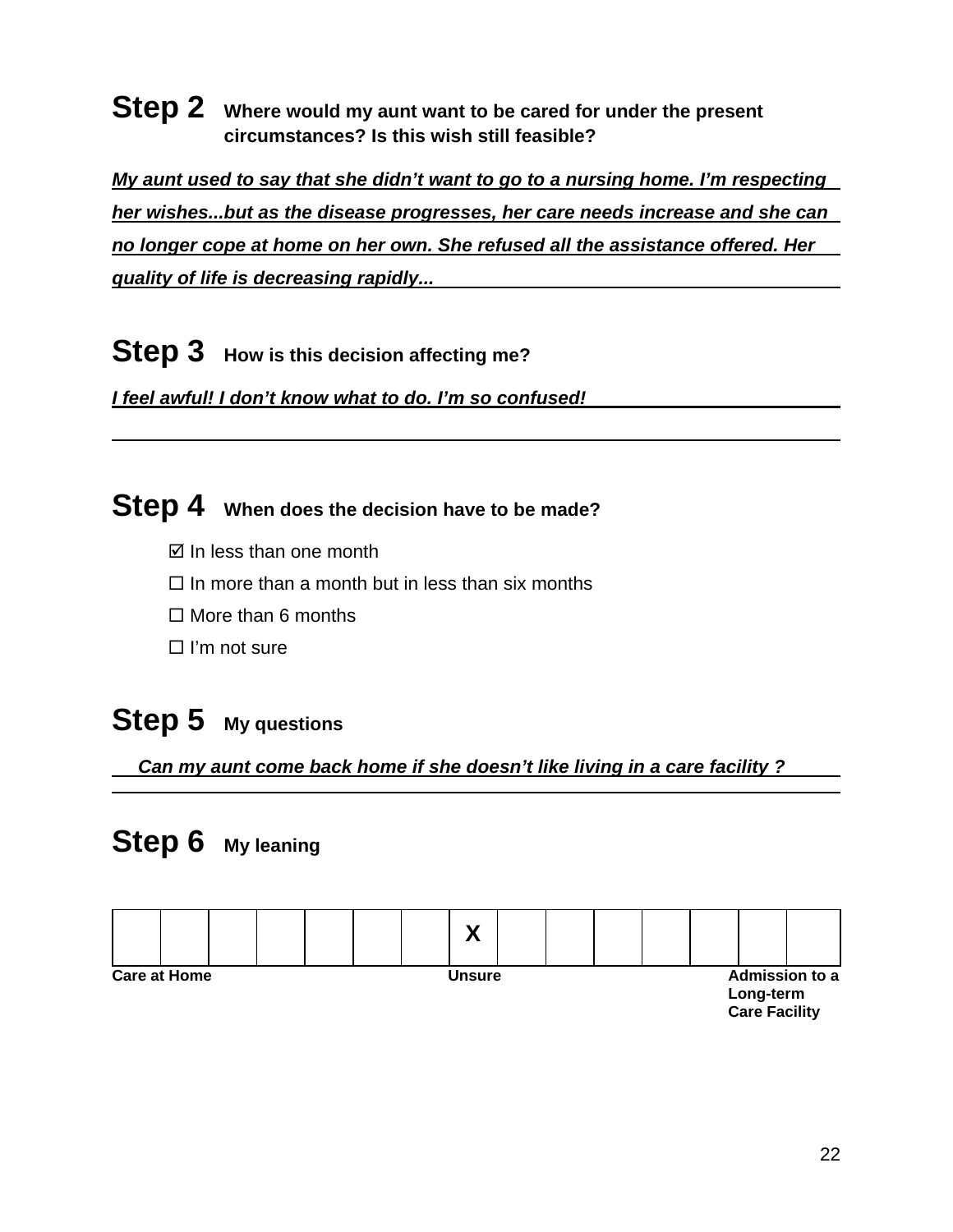### **Margaret and her Mother**

**Step 1 Given my mother's needs and the current care giving situation, what are the most important advantages and disadvantages associated with care at home and admission to a care facility?** 

#### **Care at Home**

#### **Advantages**

- $\Box$  care and services in the privacy of the home
- $\square$  personalized care
- $\boxtimes$  easier to monitor quality of care
- $\square$  surrounded by personal belongings and pet(s)
- $\Box$  family and/or friends are nearby

#### **Disadvantages**

- $\Box$  home may not be safe and secure
- $\boxtimes$  amount of services available not always sufficient to meet needs
- $\Box$  daily routine revolves around the schedule of service providers
- $\boxtimes$  many care giving tasks remain the responsibility of the family
- $\boxtimes$  family and/or friends are not always available
- ; *Additional services have to be purchased...costly*

#### **Admission to a Long-term Care Facility**

#### **Advantages**

- $\boxtimes$  staff available on a 24-hour basis
- $\Box$  supervised environment to ensure safety and security
- $\boxtimes$  services to meet most needs
- $\Box$  physician visits regularly
- $\boxtimes$  relief from most care giving responsibilities
- ; *More time with my kids and husband*

#### **Disadvantages**

- $\Box$  getting to the facility for visits may be difficult
- $\boxtimes$  less control over the quality of care provided
- $\Box$  less personalized care
- $\Box$  lack of privacy

 $\Box$  minimal amount of personal belongings permitted and pets are rarely allowed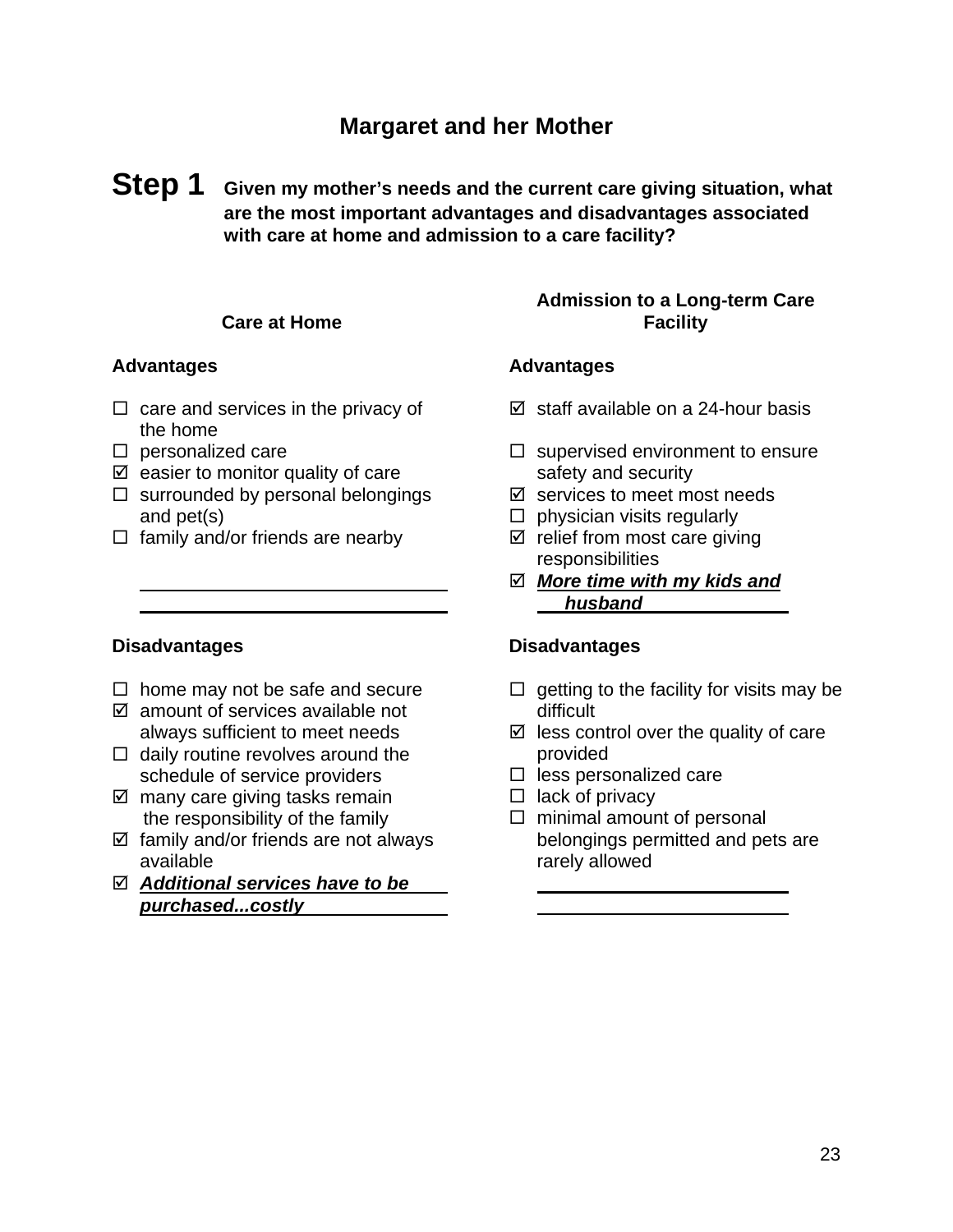### **Step 2** Where would my mother want to be cared for under the present **circumstances? Is this wish still feasible?**

*My mother wanted to grow old at home and expected that her children would take care of her. I have taken care of her for the last three years. She needs more and more care...more than I can provide. Her quality of life is deteriorating.* 

 *\_\_\_\_\_\_\_\_\_\_\_\_\_\_\_\_\_\_\_\_\_*

# **Step 3** How is this decision affecting me?

*I don't know if I can let go...I will worry about her all the time...but my family needs me too...I cannot go on like this for much longer...I'm exhausted!* 

**Step 4 When does the decision have to be made?**

- $\Box$  In less than one month
- $\Box$  In more than a month but in less than six months
- $\Box$  More than 6 months
- $\boxtimes$  I'm not sure

# **Step 5 My questions**

*Will facility staff consult me before making decisions about my mother's care?* 

# **Step 6 My leaning**

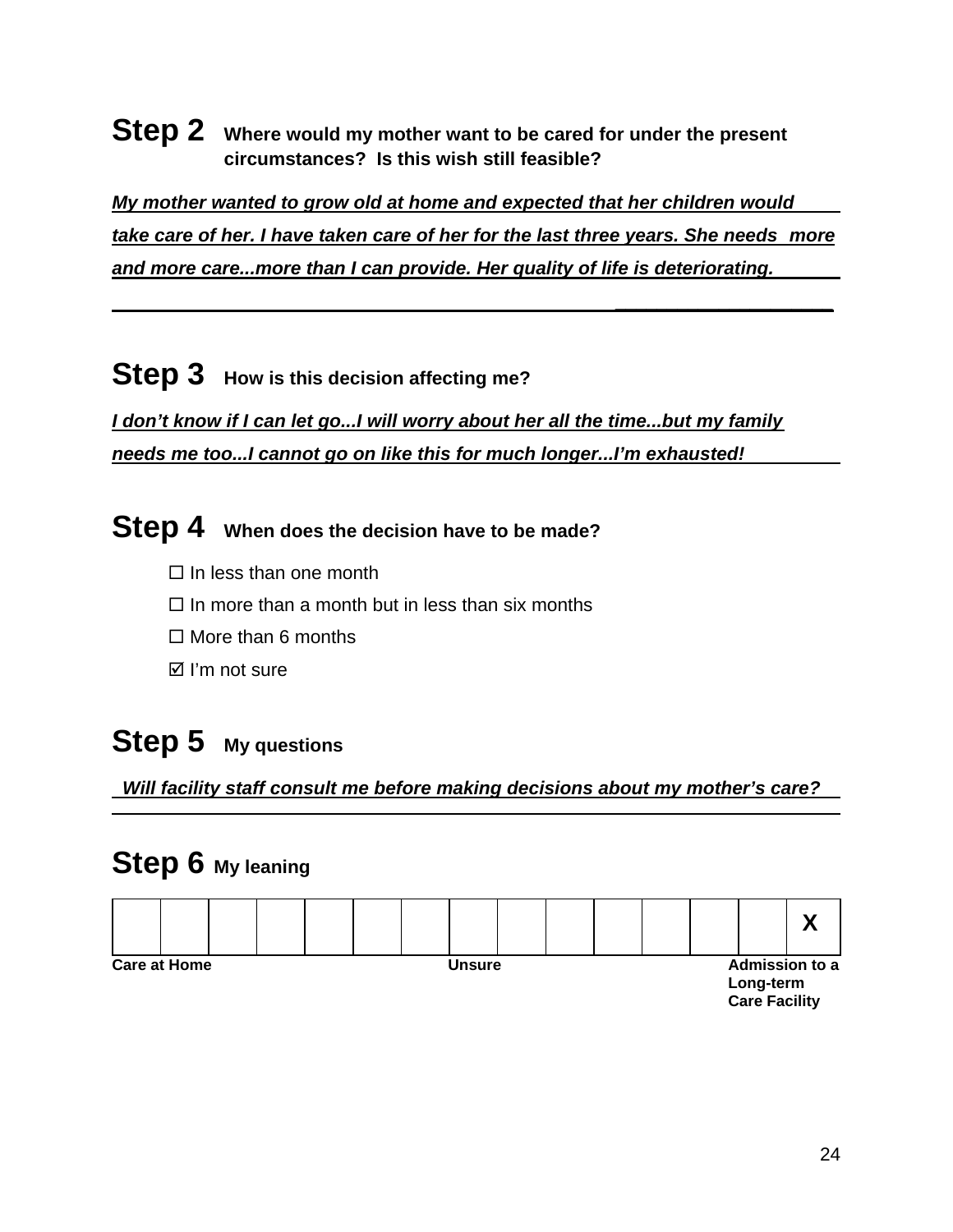### **Your Decision**

Now, it's your turn to decide....

**Step 1 Given my relative's needs and the current care giving situation, what are the most important advantages and disadvantages associated with care at home and admission to a long-term care facility?** 

#### **Care at Home**

#### **Advantages**

- $\Box$  care and services in the privacy of the home
- $\square$  personalized care
- $\Box$  easier to monitor quality of care
- $\square$  surrounded by personal belongings and pet(s)
- $\Box$  family and/or friends are nearby

#### **Admission to a Long-Term Care Facility**

#### **Advantages**

- $\Box$  staff available on a 24-hour basis
- $\Box$  supervised environment to ensure safety and security
- $\square$  services to meet most needs
- $\Box$  physician visits regularly
- $\Box$  relief from most care giving responsibilities

#### **Disadvantages**

- $\Box$  home may not be safe and secure
- $\Box$  amount of services available not always sufficient to meet needs
- $\Box$  daily routine revolves around the schedule of service providers
- $\Box$  many care giving tasks remain the responsibility of the family
- $\Box$  family and/or friends are not always available

#### **Disadvantages**

- $\Box$  getting to the facility for visits may be difficult
- $\Box$  less control over the quality of care provided
- $\Box$  less personalized care
- $\Box$  lack of privacy

 $\Box$  minimal amount of personal belongings permitted and pets are rarely allowed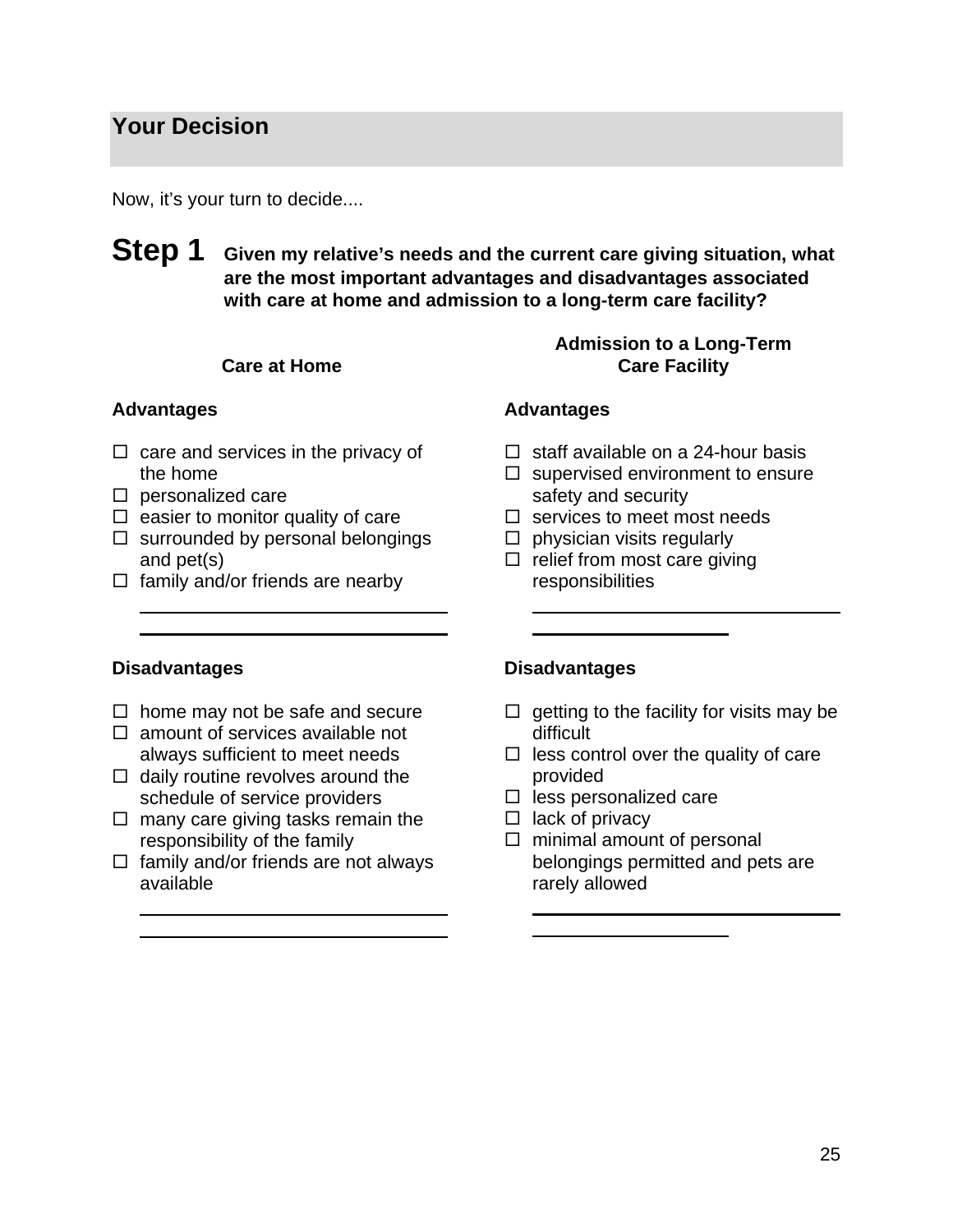## **Step 2** Where would my relative want to be cared for under the present **circumstances? Is this wish still feasible?**

# **Step 3** How is this decision affecting me?

# **Step 4 When does the decision have to be made?**

- $\Box$  In less than one month
- $\Box$  In more than a month but in less than six months
- $\Box$  More than 6 months
- $\Box$  I'm not sure

# **Step 5 My questions**

# **Step 6 My leaning**

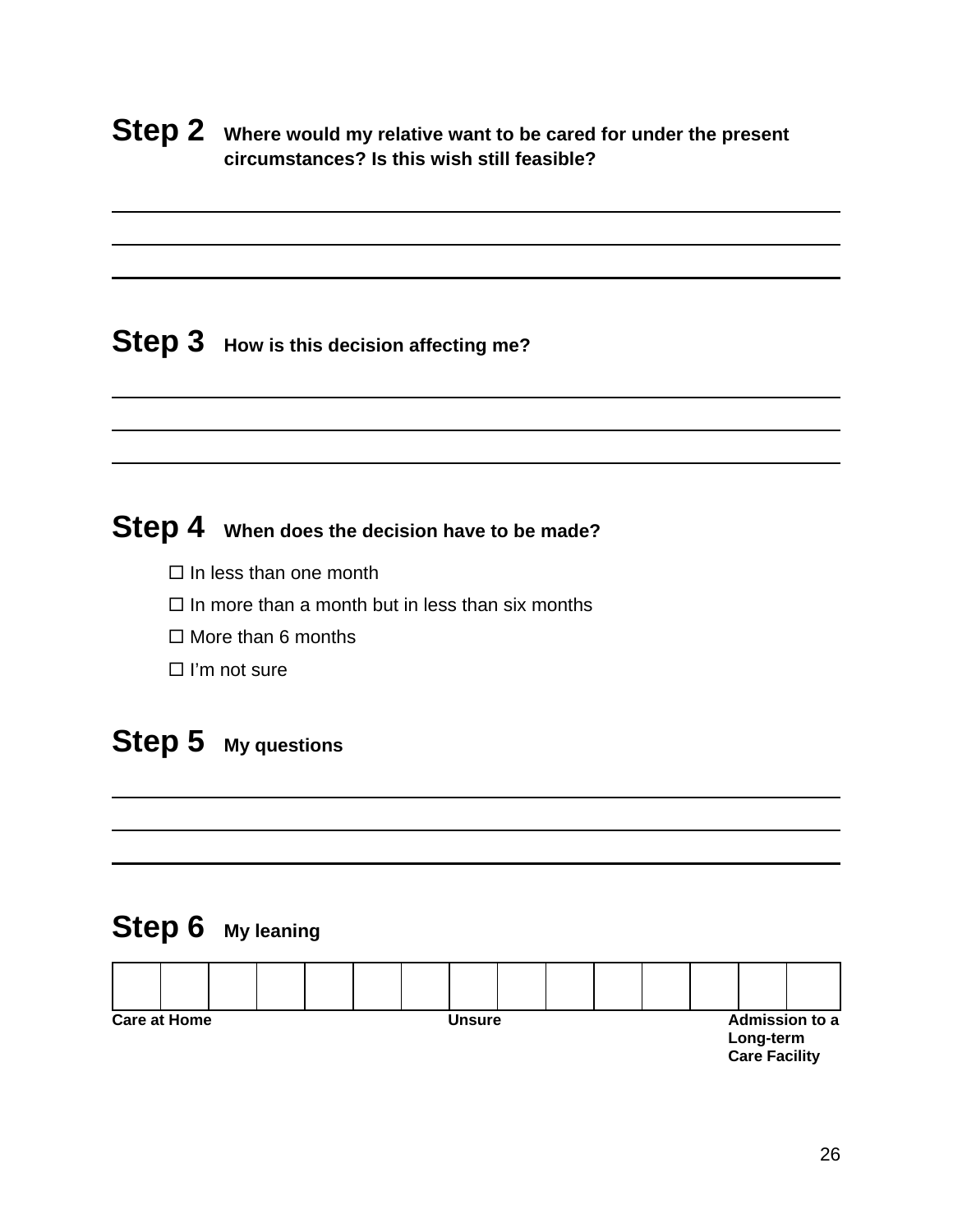## **Suggested Readings**

- Alzheimer Society of Canada. (1991). Alzheimer Disease: A handbook for care. Toronto, ON: Author.
- Council on Aging of Ottawa-Carleton. (1991). Guide for selecting a long term care facility. Ottawa, ON: Author.
- Howard, J., Monticone, G. T., Meadus, J. E., Wahl, J. A., Webb, G., Chrolavicius, R. A., Colvin, L. & Chernin, S. (1998). Long term care facilities in Ontario: The advocate s manual. Toronto, ON: The Advocacy Centre for the Elderly.
- Regional Municipality of Ottawa-Carleton. (1997). Directory of housing and residences for seniors in Ottawa-Carleton. Ottawa, ON: Homes for the Aged Department.
- Senior Citizens Council of Ottawa-Carleton. (1999). Directory of resources for senior citizens of Ottawa-Carleton. Ottawa, ON: Author.

### **Other Resources**

Ottawa-Carleton Community Care Access Centre (CCAC) 4200 Labelle St., Gloucester, ON K1J 1J8 (613) 745-5525

Alzheimer Society of Ottawa-Carleton 1750 Russell Road Ottawa, Ontario K1G 5Z6 (613) 722-1424

Advocacy Centre for the Elderly 701- 2 Carlton Street Toronto, ON M5B 1J3 (416) 598-2656

Ministry of Health and Long Term Care Health Care Programs Eastern Region, Ottawa Office 310- 47 Clarence Street, Ottawa, ON K1N 9K1 (613) 241- 4263

Office of the Public Guardian and Trustee, Ottawa Office 244 Rideau Street, 3<sup>rd</sup> floor Ottawa, ON K1N 5Y3 (613) 241-1202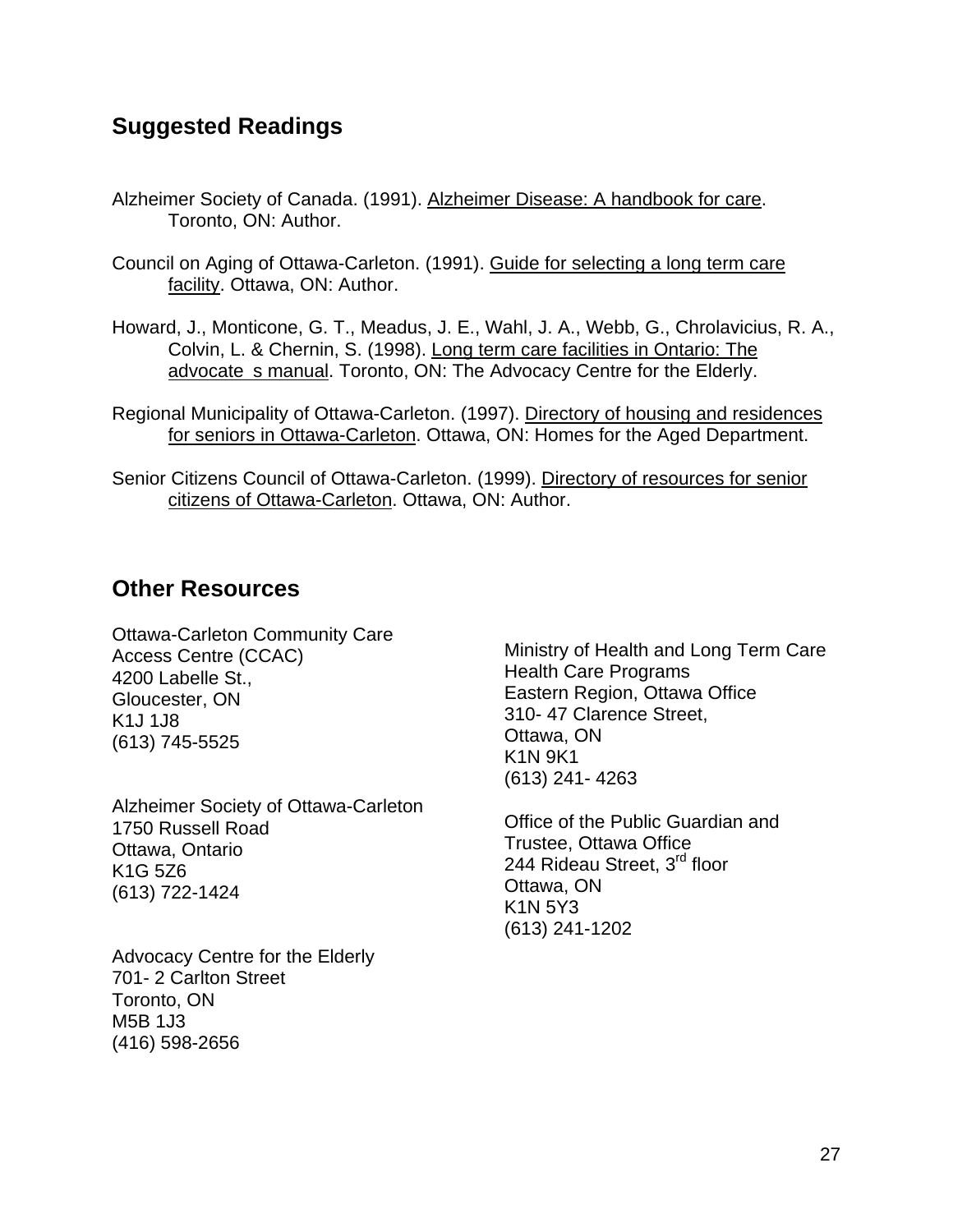## **Scientific References**

- 1. American Psychiatric Association (1994). Diagnostic and statistical manual of mental disorders  $(4<sup>th</sup>$  ed.). Washington, DC: Author.
- 2. U.S. Department of Health and Human Services (1996). Recognition and initial assessment of Alzheimer's disease and related dementias. AHCPR Publication No. 97-0702. Rockville, MD: Author.
- 3. Patterson, C., Gauthier, S., Bergman, H., Cohen, C. A., Feightner, J. W., Feldman, H., & Hogan, D. B. (1999). The recognition, assessment and management of dementing disorders: Conclusions from the Canadian Consensus Conference on Dementia. Canadian Medical Association Journal, 160(12 Suppl).
- 4. Reisberg, B, Ferris, S. & De Leon, M. (1982). The global deterioration scale for assessment of primary degenerative dementia. American Journal of Psychiatry, 139 (9), 1136-1139.
- 5. Davis, L., Buckwalter, K. & Burgio, L. (1997). Measuring problem behaviors in dementia: Developing a methodological agenda. Advances in Nursing Science, 20 (1), 40-55.
- 6. McDougall, G. (1995). A critical review of research on cognitive functional impairment in older adults. Archives of Psychiatric Nursing, 9 (1), 22-33.
- 7. Canadian Study of Health and Aging (1994). Patterns of caring for people with dementia in Canada. Canadian Journal on Aging, 13(4), 470-487.
- 8. Farran, C. J., Keane-Hagerty, E., Salloway, S., Kupferer, S. & Wilken, C. S. (1991). Finding meaning: An alternative paradigm for Alzheimer's disease family caregivers. The Gerontologist, 31(4), 483- 489.
- 9. Pratt, C, Wright, S. & Shmall, V. (1987). Burden, coping and health status: A comparison of family caregivers to community dwelling and institutionalized Alzheimer's patients. Journal of Social Work, 10, 99-112.